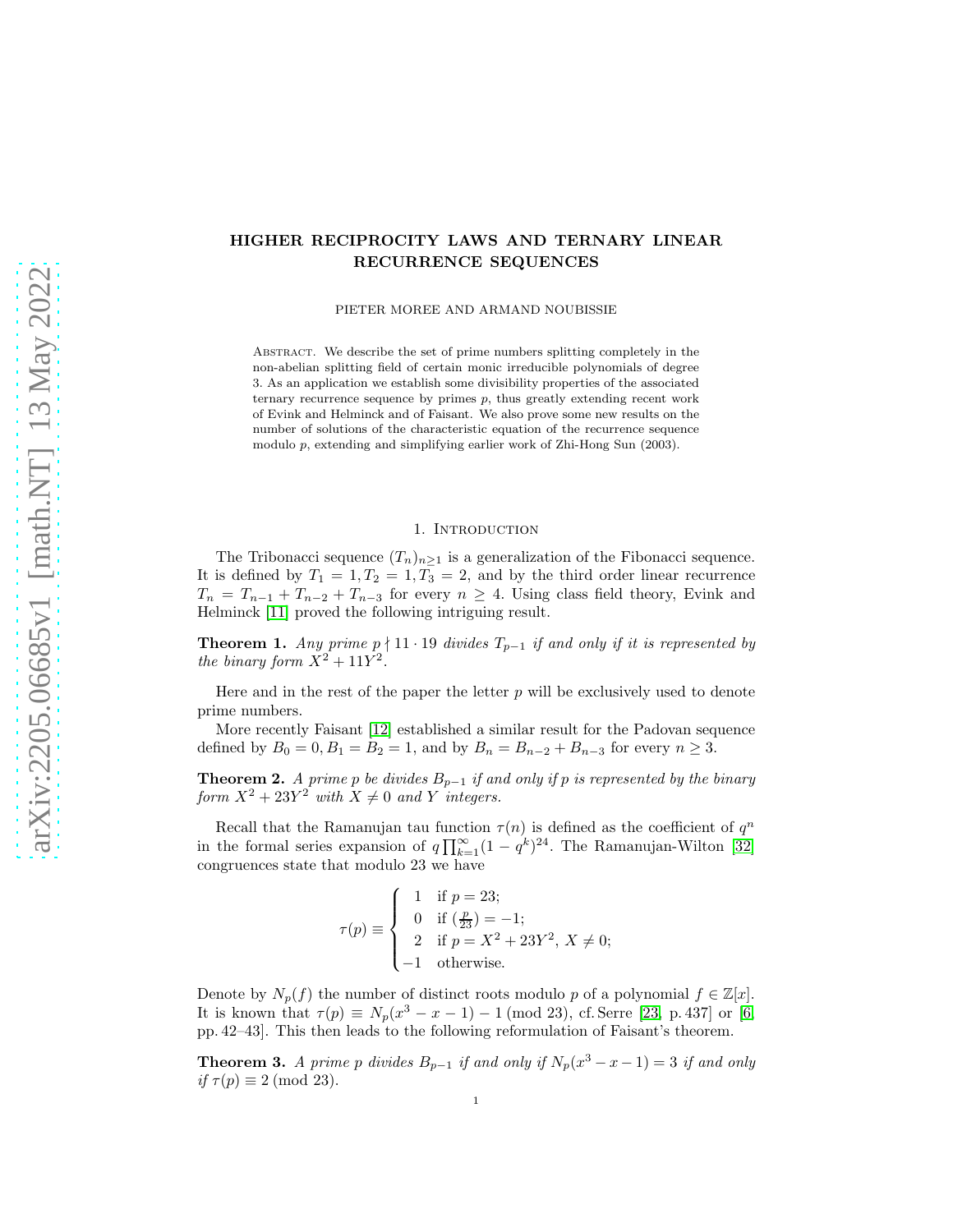The observant reader will notice that  $x^3 - x - 1$  is the characteristic polynomial of the Padovan recurrence.

We point out that also Theorem [1](#page-0-0) can be reformulated using a congruence observed by Ahlgren  $[1, (5.4)]$ .

**Theorem 4.** Let  $r_{12}(n)$  be the number of representations of n as a sum of twelve squares. A prime p divides  $T_{p-1}$  if and only if  $r_{12}(p) \equiv 4 \pmod{11}$ .

Let  $f(x) \in \mathbb{Z}[x]$  be a monic irreducible polyonmial. Any rule for characterizing those primes p for which  $N_p(f) = \deg(f)$  might be called a *higher reciprocity law*. In case  $f$  is quadratic, the law of quadratic reciprocity leads to a characterization in terms of congruence classes. By class field a characterization in terms of congruence classes exists if and only if the splitting field of f over the rationals is abelian (see, e.g. [\[14,](#page-17-5) Chp. 1]). An example is given by Theorem [13](#page-5-0) below. In the nonabelian case sometimes there is a characterization involving Fourier coefficients of a modular form. Here our aim is to find higher reciprocity laws involving linear ternary recurrence sequences. Theorem [3](#page-0-1) gives a nice demonstration of what we are after.

Results similar to Theorems [1](#page-0-0) and [2,](#page-0-2) but involving binary recurrences  $\{u_n\}_n$ are known since Cauchy (1829) (see also Sun [\[28\]](#page-18-1) and Williams and Hudson [\[31\]](#page-18-2)). Typically they involve distinguishing between  $u_{(p-1)/3}$  if  $p \equiv 1 \pmod{3}$  and  $u_{(p+1)/3}$ if  $p \equiv 2 \pmod{3}$ . It can also be  $u_{(p-1)/4}$  and  $u_{(p+1)/3}$ , as, e.g., in Halter-Koch [\[13\]](#page-17-6). Further, the coefficients of the characteristic polynomial might be large. E.g., in [\[31\]](#page-18-2) the sequence  $u_0 = 2$ ,  $u_1 = 529$ , and  $u_{n+2} = 529u_{n+1} - 40^3u_n$  plays a role.

In this paper we provide more results in the same vein as Theorems [1](#page-0-0) and [2.](#page-0-2) All starting terms and coefficients will be no larger than 5 in absolute value and no distinction into two cases is necessary. We show that Theorem [1](#page-0-0) belongs to a family of similar results, which we present in Table [2.](#page-4-0) Likewise, the family for Theorem [2](#page-0-2) is presented in Table [1.](#page-4-1)

Our method of proof is by relating the ternary sequence divisibility by a prime  $p$ , to the number of solutions of modulo  $p$  of the characteristic equation (given Theorem [3](#page-0-1) this becomes perhaps not as a surprise). This quantity on its turn we relate using class field theory to the representation of primes by binary quadratic forms. In the next two subsections we present our results and gives some corollaries in the rest of the introduction.

1.1. Numbers of solutions of cubic polynomials modulo primes. The following result is due to Sun [\[27\]](#page-18-3), who proved it by an elementary method (taking about fifteen pages). Before tackling some relevant variants, we provide a short and simple reproof of his result using class field theory.

<span id="page-1-0"></span>**Theorem 5.** For arbitrary integers  $a_1, a_2$  and  $a_3$ , let  $\{s_n\}$  be the third-order recurrence sequence defined by

 $s_0 = 3, s_1 = -a_1, s_2 = a_1^2 - 2a_2, s_{n+3} + a_1 s_{n+2} + a_2 s_{n+1} + a_3 s_n = 0 \quad (n \ge 0).$ 

Let  $f(x) = x^3 + a_1x^2 + a_2x + a_3$ . Given a prime p, we let  $N_p(f)$  denote the number of integers  $0 \le a < p$  for which  $f(a) \equiv 0 \pmod{p}$ . If  $p \nmid 6$  disc(f)( $a_1^2 - 3a_2$ ), then

$$
N_p(f) = \begin{cases} 3 & \text{if } s_{p+1} \equiv a_1^2 - 2a_2 \pmod{p}; \\ 0 & \text{if } s_{p+1} \equiv a_2 \pmod{p}; \\ 1 & \text{otherwise.} \end{cases}
$$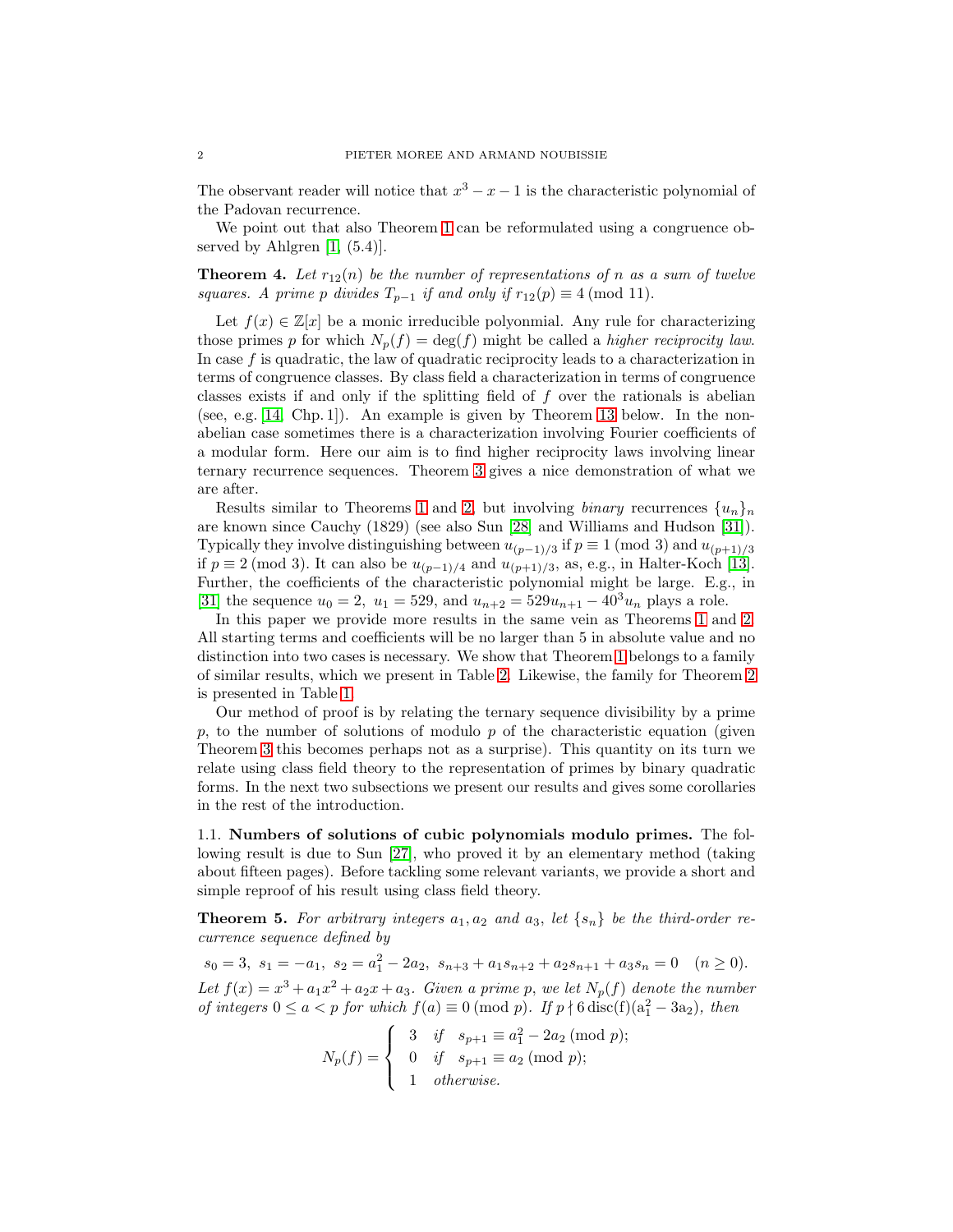Unfortunately this result does not cover the Padovan and Tribonacci sequences. For this reason we will establish two analogues that do cover these sequences. These results are by no means exhaustive; using our class field theory based approach it is easy to establish similar results.

<span id="page-2-0"></span>**Theorem 6.** Let  $a_2$  and  $a_3$  be integers and let  $\{u_n\}$  be the third-order recurrence sequence defined by

(1)  $u_0 = 0, u_1 = -a_2, u_2 = -a_3, u_{n+3} + a_2u_{n+1} + a_3u_n = 0 \quad (n \ge 0).$ Let  $f = x^3 + a_2x + a_3$  and  $d = 9a_3^2 - 4a_2^3$ . Put  $D = \text{disc}(f)$ . Let (2)  $p \nmid 6Da_2a_3((20a_2^3a_3 + 27a_2^3 + 9a_2d)^2 - d(31a_2^2 + d)^2),$ 

be a prime. Then

<span id="page-2-2"></span>
$$
N_p(f) = \begin{cases} 3 & \text{if } Du_{p-1}^2 \equiv 0 \pmod{p}; \\ 0 & \text{if } Du_{p-1}^2 \equiv a_2^4 \pmod{p}; \\ 1 & \text{otherwise}. \end{cases}
$$

Using the same approach as in the proof of Theorem [5,](#page-1-0) we deduce the following result

<span id="page-2-1"></span>**Theorem 7.** Let  $a_1, a_2$  and  $a_3$  be integers and let  $\{U_n\}$  be the third-order recurrence sequence defined by

 $U_0 = 0, U_1 = 1, U_2 = -a_1, U_{n+3} + a_1U_{n+2} + a_2U_{n+1} + a_3U_n = 0 \quad (n \ge 0).$ Let  $f = x^3 + a_1x^2 + a_2x + a_3$ . Put  $D = \text{disc}(f)$ . Given a prime p we have

$$
N_p(f) = \begin{cases} 3 & \text{if } DU_{p-1}^2 \equiv 0 \pmod{p}; \\ 0 & \text{if } DU_{p-1}^2 \equiv (a_1^2 - 3a_2)^2 \pmod{p}; \\ 1 & \text{otherwise}, \end{cases}
$$

with at most finitely many exceptions.

Saito  $[22]$  gave similar results for polynomials f of arbitrary degree, however restricting to the case where  $N_p(f) = \deg(f)$ . In the cubic case Sun [\[29\]](#page-18-4) also related  $N_p(f)$  to a sum involving the binomial coefficient  $\binom{3k}{k}$ .

To the uninitiated the problem of determining  $N_p(f)$  might even seem somewhat recreational, however we like to point out the following quote of Dalawat [\[10,](#page-17-8) p. 32]: "The Langlands programme at its most basic level, is a search of patterns in the sequence  $N_p(f)$  for varying primes p and a fixed but arbitrary polynomial with rational coefficients.". Our main motivation in this paper is to understand for which binary forms  $X^2 + nY^2$  with  $n \geq 1$ , similar results to those of Evink-Helminck and Faisant exist. We will show that this problem is closely related to the question of for which *n* the class number of  $\mathbb{Q}(\sqrt{-n})$  is 1 or 3. More precisely, we are looking for the monic irreducible polynomials  $f$  of degree 3 with integer coefficients, such that, with at most finitely many exceptions, all the primes that split completely over the splitting field of  $f$  are represented by the same principal form of discriminant  $-D$ . This is a problem with a long tradition and has been studied by many mathematicians. In 1827, Jacobi showed that for all prime greater than 3 such that  $p \nmid 243$ ,  $N_p(x^3 - 3) = 3$  if and only if p is represented by the principal form  $X^2 + XY + 61Y^2$ . Gauss (published in 1876 in his Collected Works) showed that for every prime  $p \nmid 2 \cdot 3 \cdot 27$  we have  $N_p(x^3 - 2) = 3$  if and only if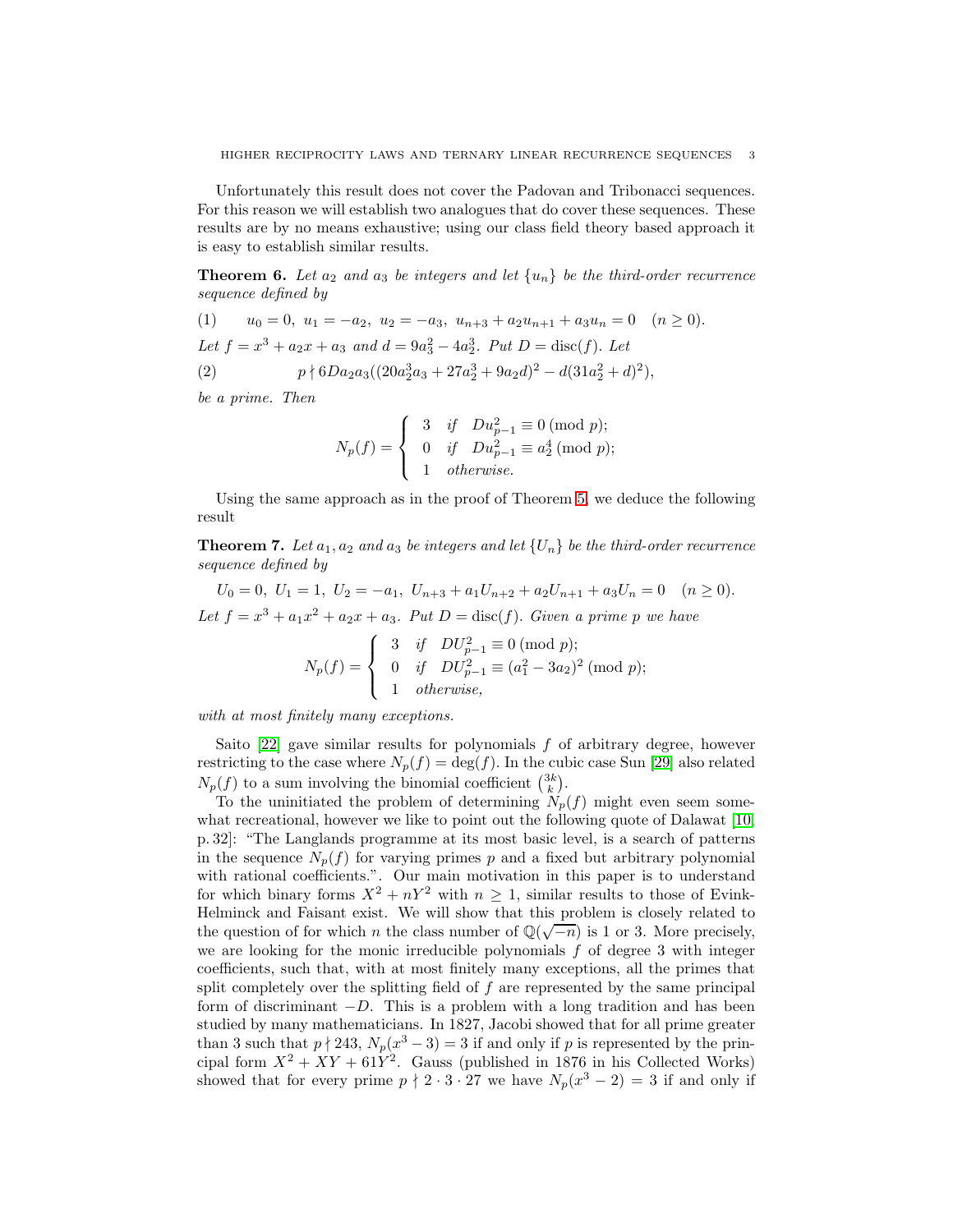p can be written in the form  $p = X^2 + 27Y^2$ , cf. Cox [\[9,](#page-17-9) Theorem 4.15]. In 1868, Kronecker proved that  $p \nmid 2 \cdot 3 \cdot 31$  can be written in the form  $p = X^2 + 31Y^2$  if and only if  $N_p(x^3 + x + 1) = 3$ . In 1991, Williams and Hudson in [\[31\]](#page-18-2) found 25 monic irreducible polynomials of degree  $3$  with integer coefficient  $f$  such that, with finitely many exceptions, the primes  $p$  splitting completely over the splitting field of f are represented by the same principal form of discriminant  $-D$ .

A somewhat related problem was studied by Ciolan et al. [\[8\]](#page-17-10), who showed that for a large class of ternary sequences  $\{U_n\}$ , including the Tribonacci sequence, one has

$$
\# \{ n \le x : U_n = X^2 + nY^2 \text{ for some integers } X, Y \} \ll \frac{x}{(\log x)^{0.05}}.
$$

A lot of (historical) material on primes of the form  $X^2 + nY^2$  can be found in the beautiful book by Cox [\[9\]](#page-17-9). For more on the characterization of these primes using Fourier coefficients of modular forms, see. e.g., the book by Hiramatsu and Saito [\[14\]](#page-17-5).

1.2. Connections with class field theory. In this paper, we provide a large class of monic irreducible polynomials f of degree 3 with integer coefficients, such that  $N_p(f) = 3$  if and only if p is represented by the same principal form of discriminant  $-D$ , with the exception of finitely many p. To do so, we give in the following theorem a description of those values of  $n$  for which the splitting field of  $f$  is the ray class field of  $\mathbb{Q}(\sqrt{-D})$  modulo its conductor (which is either  $\langle 1 \rangle$  or  $\langle 2 \rangle$ , due to the requirement that the odd part of  $disc(f)$  is assumed to be square-free).

<span id="page-3-0"></span>**Theorem 8.** Suppose that  $f(x) = x^3 + ax^2 + bx + c \in \mathbb{Z}[x]$  is irreducible with  $\text{disc}(f) = -4^t n$ , where  $t \geq 0$ , and n is a positive odd square-free integer. Let L be the splitting field of f and  $\mathfrak F$  the conductor of  $L/K$ , where  $K = \mathbb Q(\sqrt{-n})$ . We denote by M the number field  $\mathbb{Q}(\alpha)$  with  $\alpha$  the unique real root of f, and by  $d_M$  its discriminant. The conductor  $\mathfrak F$  is given as follows:

- If  $2 \mid d_M$  and  $-n \equiv 1 \pmod{8}$ , then  $\mathfrak{F} = \mathfrak{P}'_1 \mathfrak{P}'_2$ , where  $\mathfrak{P}'_1, \mathfrak{P}'_2$  are the prime ideals of  $\mathfrak{O}_K$  above 2.
- If 2 |  $d_M$  and  $-n \equiv 5 \pmod{8}$ , then  $\mathfrak{F} = \langle 2 \rangle$ , where  $\langle 2 \rangle$  is a prime ideal in  $\mathfrak{O}_K$ .
- If  $\langle 2 \rangle = \mathfrak{P}_1^2 \mathfrak{P}_2$  and  $-n \equiv 3 \pmod{4}$ , then  $\mathfrak{F} = \langle 1 \rangle$ , where  $\mathfrak{P}_1, \mathfrak{P}_2$  are the primes ideals of  $\mathfrak{O}_M$ .
- If  $\langle 2 \rangle = \mathfrak{P}^3$  and  $-n \equiv 3 \pmod{4}$ , then  $\mathfrak{F} = \mathfrak{P}_1$ , where  $\mathfrak{P}_1$  is a prime ideal of  $\mathfrak{O}_K$  above 2 and  $\mathfrak{P}$  a prime ideal of  $\mathfrak{O}_M$ .
- If  $2 \nmid d_M$ , then  $\mathfrak{F} = \langle 1 \rangle$ .

If  $h_K = 1$  in the second case, or  $h_K = 3$  in any of the other cases, then L is the ray class field of K modulo the corresponding conductor  $\mathfrak{F}.$ 

The positive odd square-free integers n for which  $h_K = 1$ , respectively 3 are precisely

- $1, 2, 3, 7, 11, 19, 67, 49, 163$ , respectively
- 23, 31, 59, 83, 107, 139, 211, 283, 307, 331, 379, 499, 547, 643, 883, 907

The first assertion is the celebrated Baker-Heegner-Stark theorem, cf. Oesterlé  $[20]$ , the second follows using Sage math software and the work of Watkins [\[30\]](#page-18-5).

We remark that the method of proof of Theorem [8](#page-3-0) also works if we fix a prime p and consider irreducible polynomials f of degree 3 with disc(f) =  $-p^{2t}n$ , where  $t \geq 0$ , and *n* is a positive square-free integer coprime to *p*.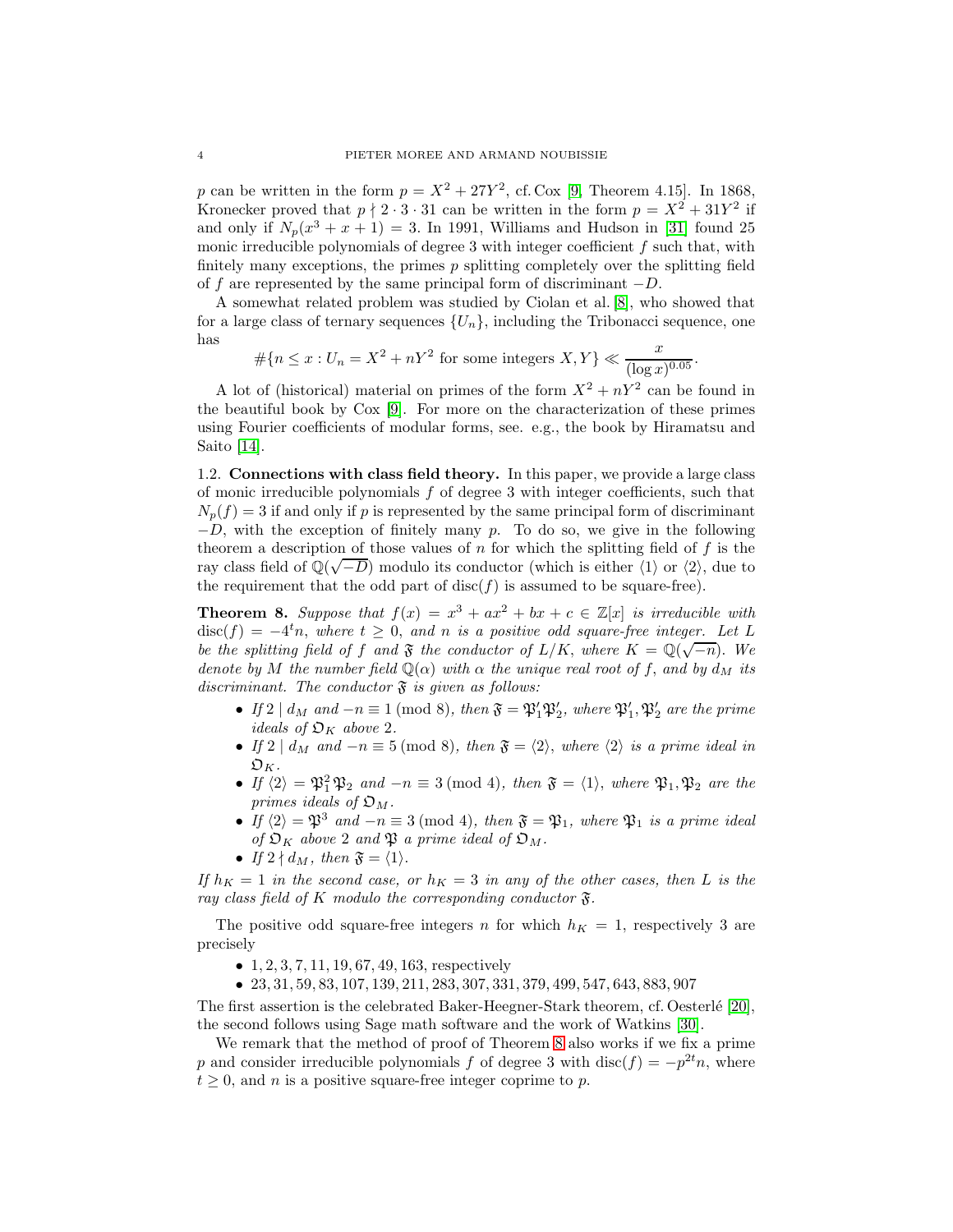If f is as in Theorem [8,](#page-3-0) then  $N_p(f) = 3$  if and only if p splits completely over the splitting field of  $f$  (see [\[4,](#page-17-12) Corollary 4.39]). If we are in one of the five cases of Theorem [8](#page-3-0) a more explicit description of these completely splitting primes  $p$  can be given.

<span id="page-4-2"></span>Theorem 9. Assume that we are in one of the five cases of Theorem [8.](#page-3-0) Then the following assertions are equivalent:

- p splits completely over L.
- $\left(\frac{-n}{p}\right) = 1$  and  $f \equiv 0 \pmod{p}$  has a solution in  $\mathbb{Z}/p\mathbb{Z}$ .
- $mp = X^2 + nY^2$ , with  $X, Y \in \mathbb{Z}$ .

Here  $m = 4$  if  $2 \nmid d_M$ ,  $-n \equiv 5 \pmod{8}$  and  $h_K = 3$ , and  $m = 1$  otherwise.

By combining Theorem [9](#page-4-2) and Theorem [6,](#page-2-0) we obtain a generalization of Theorem [2.](#page-0-2) Also by combining Theorem [7](#page-2-1) and Theorem [9,](#page-4-2) we obtain a generalization of Theorem [1.](#page-0-0) In terms of ternary recurrences these generalizations have consequences that are listed in Tables [1](#page-4-1) and [2.](#page-4-0)

TABLE 1. Results of the form  $p \mid u_{p-1} \Leftrightarrow p = (X/2)^2 + n(Y/2)^2$ ,  $2 \mid X + Y$  with  $u_{n+3} + a_2u_{n+1} + a_3u_n = 0$ ,  $u_0 = 0$ ,  $u_1 = -a_2$ ,  $u_2 = -a_3.$ 

<span id="page-4-1"></span>

| $\it{n}$ | $(a_1, a_2, a_3)$ | disc(f) | Exceptional primes |
|----------|-------------------|---------|--------------------|
| 23       | $(0,-1,1)$        | $-23$   | ${3, 23}$          |
| 31       | (0,1,1)           | $-31$   | $\{3,31\}$         |
| 59       | (0, 2, 1)         | $-59$   | $\{2,3,59\}$       |
| 211      | $(0,-2,3)$        | $-211$  | $\{2,3,211\}$      |
| 283      | (0, 4, 1)         | $-283$  | $\{2,3,283\}$      |
| 499      | (0, 4, 3)         | –499    | $\{2,3,499\}$      |
| 643      | $(0, -2, 5)$      | –643    | $\{2,3,5,643\}$    |

TABLE 2. Results of the form  $p \mid u_{p-1} \Leftrightarrow 4p = X^2 + nY^2$ , with  $u_{n+3} + a_1u_{n+2} + a_2u_{n+1} + a_3u_n = 0$ ,  $u_0 = 0$ ,  $u_1 = 1$ ,  $u_2 = -a_1$ .

<span id="page-4-0"></span>

| $\,n$ | $(a_1, a_2, a_3)$     | disc(f) | Exceptional primes         |
|-------|-----------------------|---------|----------------------------|
|       | 83 $(1,1,2)$          | $-83$   | $\{2,3,47,83\}$            |
| 107   | (1,3,2)               | $-107$  | $\{2, 3, 7, 107\}$         |
|       | $139 \mid (-1, 1, 2)$ | $-139$  | $\{2,3,47,139\}$           |
| 307   | $(-1,3,2)$            | $-307$  | $\{2, 3, 7, 307\}$         |
|       | $331 \mid (-2, 4, 1)$ | $-331$  | $\{2,3,5,17,331\}$         |
|       | $379 \mid (1,1,4)$    | $-379$  | $\{2, 3, 101, 379\}$       |
| 547   | $(1, -3, 4)$          | $-547$  | $\{2,3,7,547\}$            |
|       | 883 $(5, -5, 2)$      | $-883$  | $\{2,3,5,421,883\}$        |
|       | 907 (5,1,2)           | $-907$  | $\{2, 3, 5, 11, 19, 907\}$ |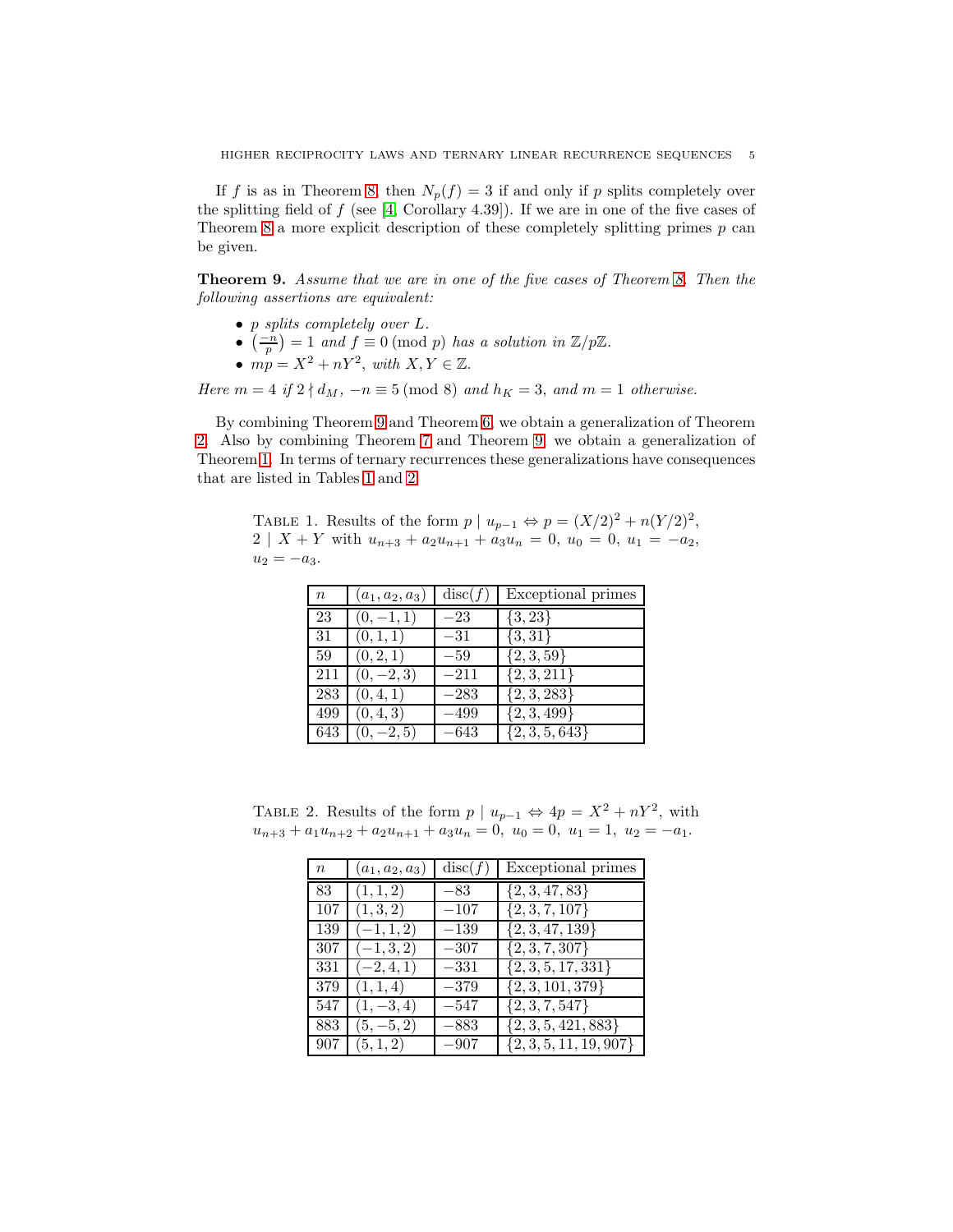1.3. Applications of Theorem [8.](#page-3-0) Theorem [8](#page-3-0) can be applied to some well-known sequences to give results similar to Theorems [1](#page-0-0) and [2.](#page-0-2)

<span id="page-5-1"></span>Corollary 10. Consider the Perrin sequence defined by:

$$
P_0 = 3
$$
,  $P_1 = 0$ ,  $P_2 = 2$ ,  $P_{n+3} = P_{n+1} + P_n$  for  $n \ge 0$ .

Let p be a prime integer such that  $p \nmid 2·3·23$ . The following assertions are equivalent:

- (1)  $P_{p+1} \equiv 2 \pmod{p}$ .
- (2)  $p = X^2 + 23Y^2$ , with  $X, Y \in \mathbb{Z}$ .
- (3)  $\left(\frac{-23}{p}\right) = 1$  and  $x^3 x 1 \equiv 0 \pmod{p}$  has a solution in  $\mathbb{Z}/p\mathbb{Z}$ .

<span id="page-5-2"></span>Corollary 11. Consider the Berstel sequence defined by:

$$
B_0 = B_1 = 0, B_2 = 1, B_{n+3} = 2B_{n+2} - 4B_{n+1} + 4B_n \text{ for } n \ge 0.
$$

Let p be a prime integer such that  $p \nmid 2 \cdot 3 \cdot 11 \cdot 13$ . The following assertions are equivalent:

(1)  $B_p \equiv 0 \pmod{p}$ . (2)  $p = X^2 + 11Y^2$ , with  $X, Y \in \mathbb{Z}$ .

The Berstel sequence has six zero-terms, which is the maximum number of zeroterms for a non-zero ternary linear recurrence by a result of Beukers [\[5\]](#page-17-13).

Let  $\tau_{16}(n)$  be the coefficient of  $x^n$  in the formal series expansion of

$$
x(1+240\sum_{k=1}^{\infty} x^{k} \sum_{d|k} d^{3}) \prod_{k=1}^{\infty} (1-x^{k})^{24}.
$$

(In modular forms parlance  $\tau_{16}(n)$  is the *n*-th Fourier coefficient of the cusp form  $\Delta E_4$  of weight 16.)

<span id="page-5-3"></span>**Corollary 12.** Consider the ternary recurrence sequence given by:  $C_0 = 0$ ,  $C_1 =$ 0,  $C_2 = 1$ ,  $C_{n+3} = C_{n+2} + C_n$ . Let  $p \nmid 2 \cdot 3 \cdot 29 \cdot 31$  be a prime. The following assertions are equivalent:

(1)  $C_p \equiv 0 \pmod{p}$ . (2)  $p = X^2 + 31Y^2$ , with  $X, Y \in \mathbb{Z}$ . (3)  $\tau_{16}(p) \equiv 2 \pmod{31}$ .

1.4. Abelian splitting fields. For a large class of abelian extensions of degree 3, Huard and al. [\[15\]](#page-17-14) determined explicitly the set of rational primes  $p$  splitting completely in them, as well as the exceptional primes. Here we recall their result.

<span id="page-5-0"></span>**Theorem 13.** Let f be a monic irreducible polynomial of degree 3 given by  $f :=$  $x^3 + Ax + B$ , where the largest positive k such that  $k^2 |A$  and  $k^3 |B$  is 1. Assume that the splitting field L of f is abelian (this is so if and only if  $\text{disc}(f)$  is a square). Then, if  $p \nmid 3$  disc(f),

p splits completely in  $L \iff p \equiv a_1, a_2, \ldots, a_{\varphi(F)/3} \pmod{F}$ ,

where  $\varphi$  is Euler's totient function and the F,  $a_i$ 's are given in [\[15,](#page-17-14) pp. 468–469].

Combining this result and Theorem [6,](#page-2-0) we get the following corollary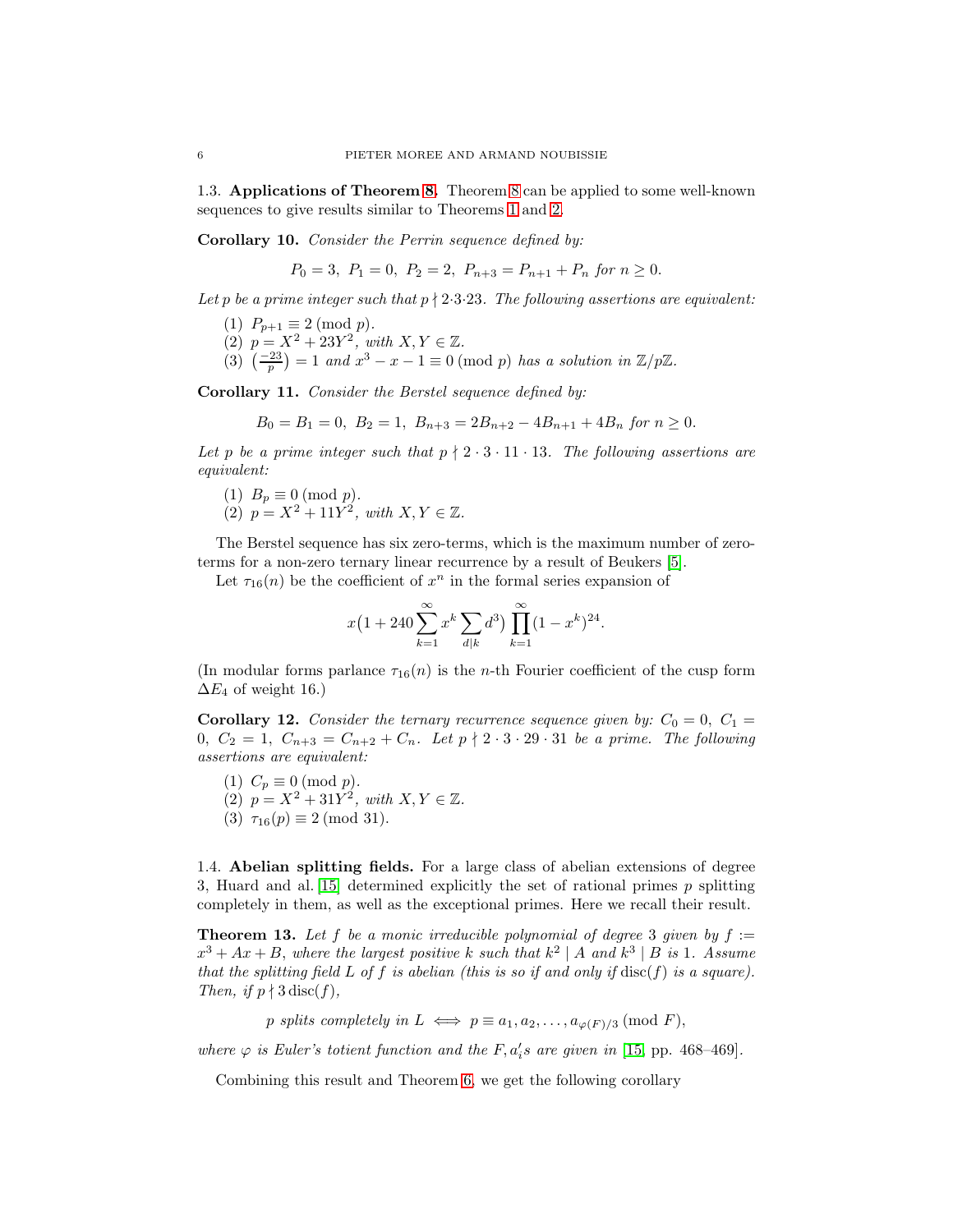<span id="page-6-0"></span>**Corollary 14.** Let f be a monic irreducible polynomial of degree 3 given by  $f :=$  $x^3 + Ax + B$ , and  $D = \text{disc}(f)$ , where the largest positive k such that  $k^2 | A$  and  $k^3 \mid B$  is 1. Let  $(N_n)_n$  be a ternary recurrence sequence given by:

 $N_{n+3} = -AN_{n+1} - BN_n$ , with  $N_0 = 0$ ,  $N_1 = -A$ ,  $N_2 = -B$ .

Modulo a prime p, we have, with finitely many exceptions,

$$
DN_{p-1}^2 \equiv \begin{cases} 0 & \text{if } p \equiv a_1, a_2, \dots, a_{\varphi(F)/3} \pmod{F}; \\ a_2^4 & otherwise. \end{cases}
$$

**Example 15.** Let f be the irreducible polynomial  $x^3 - 31x + 62$  having discriminant  $4^2 \cdot 31^2$ . We define  $(N_n)_n$  as follows:

$$
N_0 = 0
$$
,  $N_1 = 31$ ,  $N_2 = -62$  and  $N_{n+3} = 31N_{n+1} - 62N_n$ .

By Corollary [14](#page-6-0) we deduce that

$$
4N_{p-1} \equiv \begin{cases} 0 \pmod{p} & \text{if } p \equiv 1, 2, 4, 8, 15, 16, 23, 27, 29, 30 \pmod{31}; \\ \pm 31 \pmod{p} & \text{otherwise}, \end{cases}
$$

with finitely many exceptions.

### 2. preliminaries

Let L be a finite Galois extension of a number field K and  $\mathfrak P$  a prime ideal of  $\mathcal{O}_K$ . It is well known (see for example Theorem 3.34 in [\[18\]](#page-17-15)) that there are positive integers  $e, f, g$  such that

$$
\mathfrak{PO}_L = (\mathfrak{B}_1 \mathfrak{B}_2 \cdots \mathfrak{B}_g)^e, \quad [\mathcal{O}_L / \mathfrak{B}_i : \mathcal{O}_K / \mathfrak{P}] = f,
$$

for  $i = 1, \ldots, g$  and  $efg = [L : K]$ , where the  $\mathfrak{B}'_i s$  are maximal ideals of  $\mathcal{O}_L$ . The integer e is called the *ramification degree* and is the number of times the maximal ideal  $\mathfrak{B}_i$  of  $\mathcal{O}_L$  that lies over  $\mathfrak{P}$  repeats as a factor of  $\mathfrak{PO}_L$ . In case  $e > 1$  one says that  $\mathfrak P$  ramifies in K. The integer g is called the *decomposition index* and is the number of distinct prime ideals  $\mathfrak{B}_i$  over  $\mathfrak{P}$ . Now we recall the Dedekind-Kummer theorem (see, for example, [\[2,](#page-17-16) Theorem 10.1.5]).

**Theorem 16.** Let  $K$  be an algebraic number field. Then a rational prime ramifies in  $K$  if and only if it divides the discriminant of  $K$  over the rationals.

It tells us that there are only finitely many ramified  $\mathfrak{P}$ . Given a maximal ideal  $\mathfrak B$  of  $\mathcal O_L$  over  $\mathfrak P$ , the *decomposition group* of  $\mathfrak B$  is defined as the subgroup of the Galois group that fixes  $\mathfrak{B}$  as a set, that is

$$
D_{\mathfrak{B}} = \{ \delta \in \mathrm{Gal}(L/K) \; : \; {\mathfrak{B}}^{\delta} = {\mathfrak{B}} \}.
$$

It is well known that the quotient space  $Gal(L/K)/D_{\mathfrak{B}}$  has cardinality g, and hence the decomposition group has order  $ef$ . Given  $\delta \in \text{Gal}(L/K)$ , we define  $\overline{\delta}$  by

$$
\overline{\delta}(x+\mathfrak{B}) = \delta(x) + \mathfrak{B} \quad \text{for all } x \in \mathcal{O}_K.
$$

The map

$$
\psi : D_{\mathfrak{B}} \to \text{Gal}(\mathcal{O}_L/\mathfrak{B} / \mathcal{O}_K/\mathfrak{P})
$$

defined by

 $\psi(\delta) = \overline{\delta},$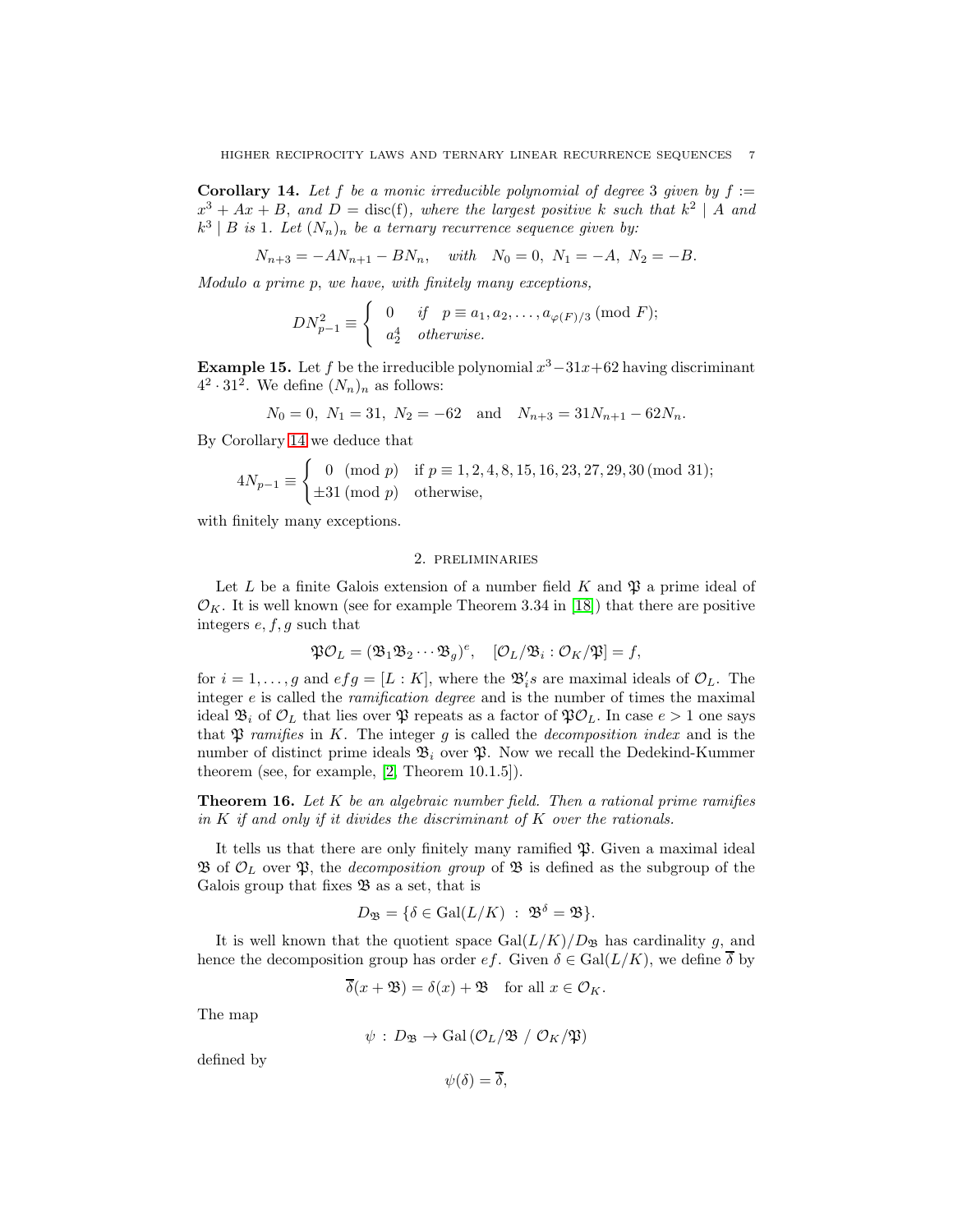is a surjective homomorphism (see for example Proposition 9.4 in [\[19\]](#page-17-17)) and its kernel  $I_{\mathfrak{B}}$  is given by

$$
I_{\mathfrak{B}} = \{ \delta \in D_{\mathfrak{B}} : \delta(x) \equiv x \pmod{\mathfrak{B}} \text{ for all } x \in \mathcal{O}_L \}.
$$

It is a subgroup of  $D_{\mathfrak{B}}$  called *inertia group* and has cardinality e. Any representative of Frobenius is called a Frobenius element of  $Gal(L/K)$  and denoted by Frobg. When  $\mathfrak B$  is unramified,  $I_{\mathfrak B}$  is trivial as its order is e, and in this case, Frob<sub> $\mathfrak B$ </sub> is unique. In other words, Frob<sub>B</sub> is the unique element of  $D_{\mathcal{B}}$  which satisfies

$$
\delta(x) \equiv x^{N(\mathfrak{P})} \pmod{\mathfrak{B}}, \text{ for all } x \in \mathcal{O}_L.
$$

If  $\mathfrak{B}, \mathfrak{B}'$  are two maximal ideals lying over  $\mathfrak{P}$ , then there exists  $\delta \in \text{Gal}(L/K)$  such that  $\mathfrak{B}^{\delta} = \mathfrak{B}'$ . Hence the relation between the corresponding Frobenius element is given by

Frob<sub>$$
\mathfrak{B}^{\delta}
$$</sub> =  $\delta^{-1}$  Frob <sub>$\mathfrak{B}$</sub>   $\delta$ .

One defines Frob<sub> $\mathfrak{B} = [\text{Frob}_{\mathfrak{B}}],$  where [ $*$ ] is the conjugacy class in Gal( $L/K$ ). When</sub>  $L/K$  is an abelian extension, this class consists of just one element and we identify Frob<sub>p</sub> with Frob<sub>p</sub>, thus Frob<sub>p</sub> does not depend on the maximal ideal lying above Frob<sub>p</sub>. Recall that  $\mathfrak P$  is said to be *wildly ramified* in L if  $gcd(e, p) = 1$ , where p is the only prime integer divisible by  $\mathfrak P$  and e is the ramification degree of  $\mathfrak P$ . Let  $\Im$ be a cycle in K (a formal product  $\Im = \Im_0 \Im_{\infty}$  of an integral ideal  $\Im_0$  with a product  $\Im_{\infty}$  of some or all of the real primes). The cycle  $\Im$  is called the *conductor* of  $L/K$ if the following conditions are satisfied:

- The only prime ideals of K dividing  $\Im$  are those which are ramified in L;
- For any prime ideal  $\mathfrak P$  of K dividing  $\mathfrak{S}_0$  we have  $\nu_{\mathfrak P}(\mathfrak{S}_0) \leq 2$ ;
- $\mathfrak{P} \parallel \mathfrak{S}_0$  if and only if  $\mathfrak{P}$  is wildly ramified in L.

Denote the conductor of  $L/K$  by  $\Im$  and define  $I^{S(\Im)}$  to be the group of fractional ideals generated by the prime ideals of K not dividing  $\Im_0$ . Let  $Cl_{\Im}$  be the quotient of  $I^{S(\Im)}$  by the subgroup of principal ideals lying in  $I^{S(\Im)}$  that are generated by an element a such that  $a > 0$  for every real prime dividing  $\Im$  and  $\nu_{\mathfrak{B}}(a-1) \geq \nu_{\mathfrak{B}}(\Im)$ for all integral prime ideals  $\mathfrak P$  dividing  $\mathfrak F$ . By the **Artin reciprocity law**, the map

$$
\rho \; : \; Cl_{\mathfrak{S}} \to \mathrm{Gal}(L/K)
$$

defined by  $\rho(\mathfrak{P}) = \text{Frob}_{\mathfrak{P}}$ , is surjective. Moreover, there exists an abelian extension  $H_{\Im}$  called Hilbert class field modulo  $\Im$  such that  $Cl_{\Im}$  is isomorphic to  $Gal(H_{\Im}/K)$ and a prime ideal  $\mathfrak{P}'$  of K splits completely in  $H_{\mathfrak{F}}$  if and only if  $\mathfrak{P}'$  is generated by an element a such that  $a > 0$  for every real prime dividing  $\Im$  and  $\nu_{\mathfrak{P}}(a-1) \geq \nu_{\mathfrak{P}}(\Im)$ for all integral prime ideals  $\mathfrak P$  dividing  $\Im$ .

2.1. More on primes that split completely. Let  $f$  be a monic irreducible polynomial with integer coefficients and  $L$  the splitting field of  $f$ . We are interested in determining "explicitly" the primes  $p$  which split completely over  $L$ . When  $L$ is abelian it is well-known that, with possibly finitely many exceptions, p splits completely over L if and only if the Frobenius element to p (denoted  $\sigma_p$ ) is trivial (cf.Wyman [\[33\]](#page-18-6)). We give two examples illustrating this result.

**Example 17** (Quadratic fields). Here  $L = \mathbb{Q}(\sqrt{m})$ , with m a square-free integer. Let  $p \nmid 2m$  be a prime and  $\mathfrak P$  a prime ideal of L above p of norm  $N\mathfrak P$ . The Frobenius element is the unique element  $\sigma_p$  of the decomposition group  $D(\mathfrak{P})$  such that for any  $\alpha \in \mathcal{O}_L$ ,

$$
\sigma_p(\alpha) \equiv \alpha^{N\mathfrak{P}} \; (\text{mod } \mathfrak{P}).
$$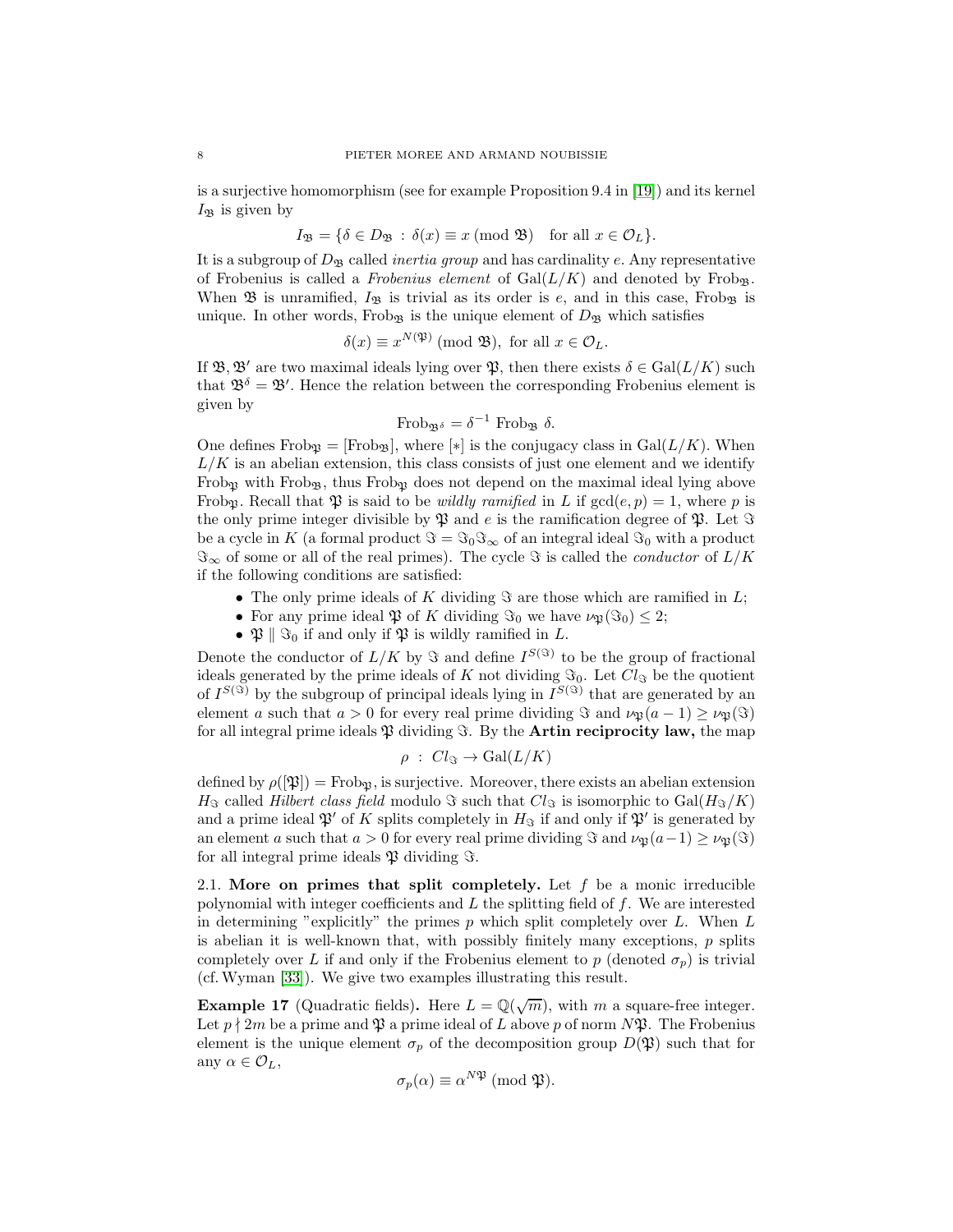It follows by Euler's criterion that  $\sigma_p = id_L$  if and only if  $\left(\frac{m}{p}\right) = 1$ . For the theory of binary recurrence sequences this implies for example that if  $p \nmid 2 \cdot 5$  is a prime, then  $F_{p-1} \equiv 0 \pmod{p}$  if and only if  $\left(\frac{5}{p}\right) = 1$ , which by the law of quadratic reciprocity is equivalent with  $p \equiv \pm 1 \pmod{5}$ . A similar, more general, result is (see for example [\[21\]](#page-17-18), pages 12): If p is a prime integer and  $(U_n)_n$  a binary recurrence sequence given by

$$
U_{n+2} = PU_{n+1} - QU_n, \quad U_0 = 0, \quad U_1 = 1, \quad n \ge 0,
$$

then

$$
U_{p-(\frac{D}{p})} \equiv 0 \pmod{p} \quad \text{if} \quad p \nmid PQD, \quad \text{where} \quad D = P^2 - 4Q.
$$

**Example 18** (Cyclotomic fields). Here  $L = \mathbb{Q}(\zeta_m)$ , for some odd integer  $m > 1$ . We know that  $Gal(L/\mathbb{Q}) \simeq (\mathbb{Z}/m\mathbb{Z})^*$  with  $[n]$  acting as  $\zeta \mapsto \zeta^n$ . Any prime  $p \nmid m$  is unramified in L. Hence the Frobenius element in p is trivial if and only if  $[p] = [1]$ , that is  $p \equiv 1 \pmod{m}$ . We conclude that p splits completely over L if and only if  $p \equiv 1 \pmod{m}$ .

For an arbitrary abelian extions no description of the Frobenius element in  $p$  is known. However, using class field theory, it can be shown that, with finitely many exceptions, the primes which split completely over  $L$  lie in certain congruence classes modulo the conductor. In the generic case though no explicit description of these congruence classes is known.

### 3. Proof of Theorem [5](#page-1-0)

Our proof of Theorem [5](#page-1-0) will involve the following lemma.

<span id="page-8-0"></span>**Lemma 19.** Let  $f$  the monic irreducible polynomial with integer coefficients of degree 3 and  $p \nmid 6$  disc(f) be a prime. Suppose that  $\mathfrak{B}$  is a prime ideal above p in the splitting field  $L$  of  $f$ . If  $L$  is non-abelian, then

$$
N_p(f) = \begin{cases} 3 & \text{if } \#D(\mathfrak{B}) = 1; \\ 0 & \text{if } \#D(\mathfrak{B}) = 3; \\ 1 & \text{if } \#D(\mathfrak{B}) = 2. \end{cases}
$$

If L is abelian, then

 $N_p(f) = \begin{cases} 3 & \text{if } \#D(\mathfrak{B}) = 1; \\ 0 & \text{if } \#D(\mathfrak{B}) = 2. \end{cases}$ 0 if  $#D(\mathfrak{B}) = 3;$ 

*Proof.* We only deal with the case where  $L$  is non-abelian, the abelian case being similar and left to the reader. The assumption  $p \nmid 6 \text{disc}(f)$  implies that p is unramified in  $\mathbb{Q}(\alpha)$ , where  $\alpha$  is a root of f. By [\[4,](#page-17-12) Corollary 4.39] we infer that p is unramified over L and so  $D(\mathfrak{B})$  is cyclic group. By Lagrange's theorem, we get  $\#D(\mathfrak{B}) \in \{1,2,3\}$ . If  $N_p(f) = 3$ , then p splits completely over L. Hence we deduce that the number of prime ideals of  $L$  above  $p$  is maximal, i.e. six, and so  $\#D(\mathfrak{B})=1$ . If  $\#D(\mathfrak{B})=1$ , then p splits completely over L and so over  $\mathbb{Q}(\alpha)$ , and hence  $N_p(f) = 3$ . This shows that  $N_p(f) = 3$  implies that  $\#D(\mathfrak{B}) = 1$ . If  $\#D(\mathfrak{B})=2$ , then the decomposition index  $g=3$  and combining this argument with the fact that p is prime ideal over  $\mathbb{Q}(\alpha)$  and  $[L : \mathbb{Q}(\alpha)] = 2$ , yields a contradiction, and so  $N_p(f) = 0$  implies  $\#D(\mathfrak{B}) = 3$ . Now assume  $\#D(\mathfrak{B}) = 3$ . If  $N_p(f) = 1$ , then according to [\[3,](#page-17-19) Proposition 10.5.1] we have  $\langle p \rangle = \mathfrak{P}_1 \mathfrak{P}_2$ , with  $\mathfrak{P}_1$  and  $\mathfrak{P}_2$ prime ideals over  $\mathbb{Q}(\alpha)$  having inertia degrees 2, respectively 1. Since  $[L : \mathbb{Q}(\alpha)] = 2$ ,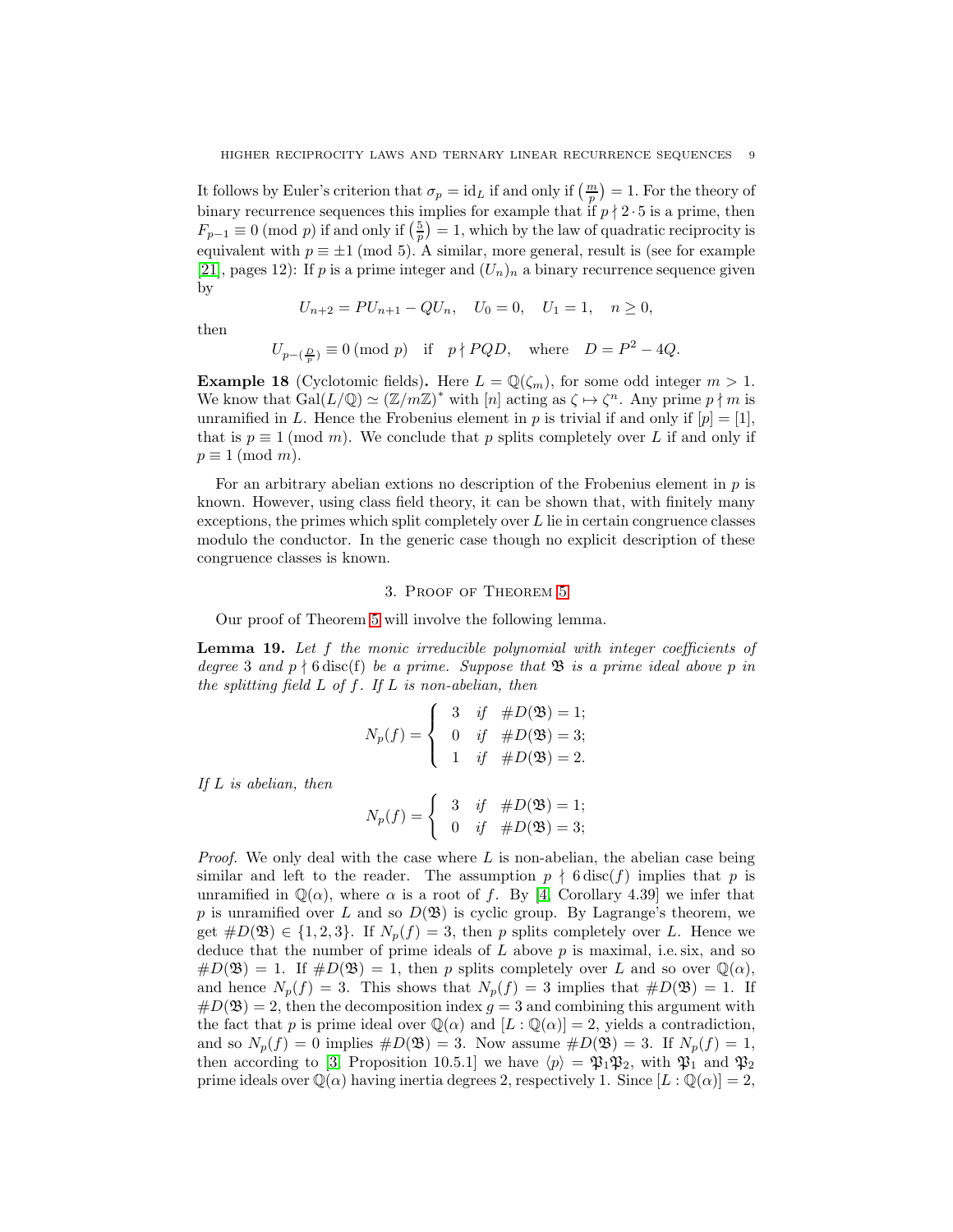$g = 2$  and the index is a multiplicative function, it follows that  $\mathfrak{P}_1$  and  $\mathfrak{P}_2$  are prime ideals over L, which contradicts the fact that  $L : \mathbb{Q}$  is Galois.

*Proof of Theorem [5.](#page-1-0)* By Binet's formula, we have  $s_n = \alpha^n + \beta^n + \gamma^n$ , where  $\alpha$ ,  $\beta$ ,  $\gamma$ are the roots of f. Assume that  $p \nmid 6 \text{ disc}(f)(a_1^2 - 3a_2)$  is a prime, and  $\mathfrak{B}$  a prime ideal of  $\mathcal{O}_L$  above p. By Lemma [19](#page-8-0) it suffices to show that

$$
s_{p+1} \equiv a_1^2 - 2a_2 \pmod{p} \Leftrightarrow \#D(\mathfrak{B}) = 1
$$
 and  $s_{p+1} \equiv a_2 \pmod{p} \Leftrightarrow \#D(\mathfrak{B}) = 3$ .

If  $\#D(\mathfrak{B})=1$ , then  $x^p \equiv x \pmod{\mathfrak{B}}$  for all  $x \in \mathcal{O}_L$  and  $\mathfrak{B}$  prime ideal above L. Hence modulo  $\mathfrak{B}$  we have

$$
s_{p+1} \equiv \alpha^{p+1} + \beta^{p+1} + \gamma^{p+1} \equiv \alpha^2 + \beta^2 + \gamma^2 \equiv a_1^2 - 2a_2,
$$

where we used the fact that  $\alpha + \beta + \gamma = -a_1$  and  $\alpha\beta + \alpha\gamma + \gamma\beta = a_2$ . If  $\#D(\mathfrak{B}) = 3$ , by symmetry, we can assume without loss of generality that the Frobenius element is given by

$$
\sigma(\alpha) = \beta, \ \sigma(\beta) = \gamma, \ \sigma(\gamma) = \alpha.
$$

We then get

$$
s_{p+1} \equiv \alpha \beta + \alpha \gamma + \gamma \beta \equiv a_2 \; (\text{mod } p).
$$

Assume now that  $s_{p+1} \equiv a_1^2 - 2a_2 \pmod{p}$ . We want to show that  $\#D(\mathfrak{B}) = 1$ . Since  $p \nmid (a_1^2 - 3a_2)$ , it follows that  $\#D(\mathfrak{B}) \neq 3$ . If  $\#D(\mathfrak{B}) = 2$ , by symmetry, we can assume without loss of generality that the Frobenius element is given by

$$
\sigma(\alpha)=\beta, \ \sigma(\beta)=\alpha, \ \sigma(\gamma)=\gamma.
$$

We let  $y_1 = 3\alpha + a_1, y_2 = 3\beta + a_1$  and  $y_3 = 3\gamma + a_1$ , where  $y_1, y_2, y_3$  are the roots of the polynomial  $x^3 - 3(a_1^2 - 3a_2)x - b$ , with  $b = -2a_1^3 + 9a_1a_2 - 27a_3$ . Hence

$$
s_{p+1} = \frac{1}{3^{p+1}} ((y_1 - a_1)^{p+1} + (y_2 - a_1)^{p+1} + (y_3 - a_1)^{p+1}).
$$

Noting that  $(y_1 - a_1)^{p+1} \equiv (y_2 - a_1)(y_1 - a_1) \pmod{\mathfrak{B}}$ ,  $y_1 + y_2 + y_3 = 0$  and using Fermat's little theorem, we get

$$
9(a_1^2 - 2a_2) \equiv (y_2 - a_1)(y_1 - a_1) + (y_2 - a_1)(y_1 - a_1) + (y_3 - a_1)^2 \pmod{2}
$$
  

$$
\equiv 2y_1y_2 + 3a_1^2 + y_3^2 \pmod{2}.
$$

Hence modulo  $\mathfrak{B}$  we have

$$
6(a_1^2 - 3a_2) \equiv 2y_1y_2 + y_3^2 \equiv -2(3(a_1^2 - 3a_2) + y_3(y_1 + y_2)) + y_3^2,
$$

which implies  $4(a_1^2 - 3a_2) \equiv y_3^2 \pmod{3}$ . By multiplying both sides by  $y_3$  and using the fact that  $y_3^3 - 3(a_1^2 - 3a_2)y_3 - b = 0$ , we get  $y_3 \equiv b/(a_1^2 - 3a_2) \pmod{3}$ . So we deduce that  $b^2 - 4(a_1^2 - 3a_2)^3 \equiv 0 \pmod{3}$ , which gives the contradiction as  $b^2 - 4(a_1^2 - 3a_2)^3 = -27 \text{disc}(f)$ . In conclusion we have  $s_{p+1} \equiv a_1^2 - 2a_2 \pmod{p}$  if and only if  $\#D(\mathfrak{B})=1$ . Now assume that  $s_{p+1} \equiv a_2 \pmod{p}$ . Since  $p \nmid (a_1^2 - 3a_2)$ , it suffices to show that  $\#D(\mathfrak{B})\neq 2$ . Let us assume that  $\#D(\mathfrak{B})=2$ , by symmetry, we can assume without loss of generality that the Frobenius element is given by

$$
\sigma(\alpha)=\beta, \,\, \sigma(\beta)=\alpha, \,\, \sigma(\gamma)=\gamma.
$$

We get, modulo  $\mathfrak{B}$ ,

$$
9a_2 \equiv (y_2 - a_1)(y_1 - a_1) + (y_2 - a_1)(y_1 - a_1) + (y_3 - a_1)^2
$$
  

$$
\equiv 2y_1y_2 + 3a_1^2 + y_3^2,
$$

which implies  $-3(a_1^2 - 3a_2) \equiv 2y_1y_2 + y_3^2 \pmod{3}$ . Since  $y_1 + y_2 + y_3 = 0$  and  $y_1y_2 + y_3y_2 + y_1y_3 = -3(a_1^2 - 3a_2)$ , one gets  $a_1^2 - 3a_2 \equiv y_3^2 \pmod{3}$ . Multiplying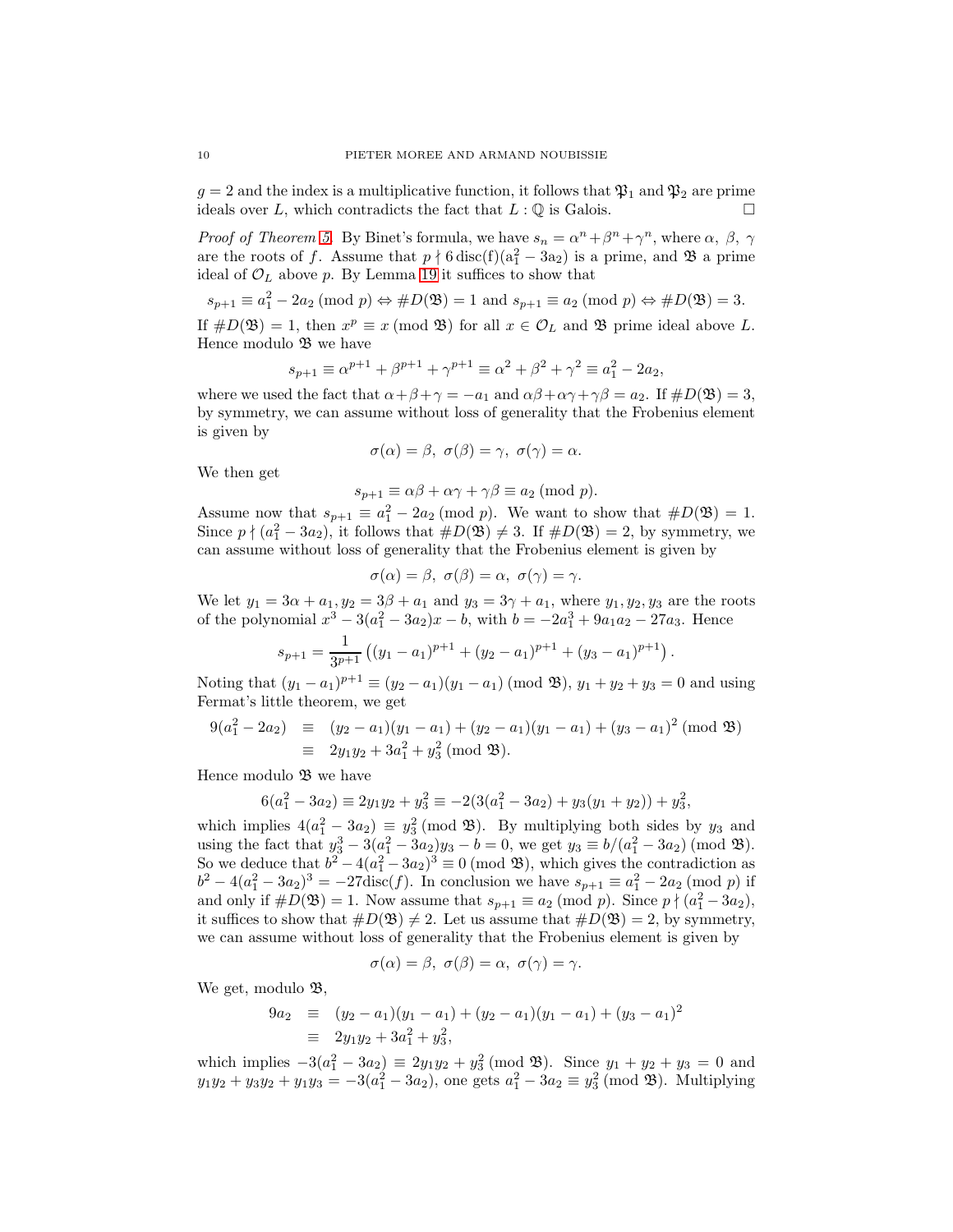both sides of this congruence by  $y_3$  and since  $y_3^3 - 3(a_1^2 - 3a_2)y_3 - b = 0$ , we get  $y_3 \equiv -b/2(a_1^2 - 3a_2) \pmod{\mathfrak{B}}$ . Combining this last equivalence and  $a_1^2 - 3a_2 \equiv$  $y_3^2 \pmod{3}$ , we deduce that  $b^2 - 4(a_1^2 - 3a_2)^3 \equiv 0 \pmod{3}$ , which leads to a contradiction as  $b^2-4(a_1^2-3a_2)^3=-27$  disc(f), and by assumption  $p \nmid 6$  disc(f).  $\Box$ 

### 4. Proof of Theorem [6](#page-2-0)

*Proof.* We first determine the Binet formula of the sequence  $\{u_n\}$ . It is well known that there exist  $a_1, b_1, c_1 \in \mathbb{Q}(\alpha, \beta, \gamma)$ , such that  $u_n = a_1 \alpha^n + b_1 \beta^n + c_1 \gamma^n$ . This gives rise to the system of equations

$$
a_1 + b_1 + c_1 = u_0;
$$
  
\n
$$
a_1\alpha + b_1\beta + c_1\gamma = u_1;
$$
  
\n
$$
a_1\alpha^2 + b_1\beta^2 + c_1\gamma^2 = u_2,
$$

which by Cramér's rule yields that  $a_1, b_1, c_1$  are of the form  $\Delta_i/\Delta$ , where

$$
\Delta = \begin{vmatrix} 1 & 1 & 1 \\ \alpha & \beta & \gamma \\ \alpha^2 & \beta^2 & \gamma^2 \end{vmatrix} = (\alpha - \beta)(\alpha - \gamma)(\gamma - \beta),
$$

and the  $\Delta_i$  are the 3 × 3 determinants obtained by replacing the *i*th column in  $\Delta$ by  $(u_0, u_1, u_2)^T$ , leading to

$$
\Delta_1 = u_0(\beta \gamma^2 - \gamma \beta^2) - (u_1 \gamma^2 - u_2 \gamma) + \beta^2 u_1 - u_2 \beta,
$$
  
\n
$$
\Delta_2 = (u_1 \gamma^2 - u_2 \gamma) - u_0(\alpha \gamma^2 - \alpha^2 \gamma) + (u_2 \alpha - \alpha^2 u_1),
$$
  
\n
$$
\Delta_3 = (u_2 \beta - u_1 \beta^2) + u_0(\alpha \beta^2 - \alpha^2 \beta) - (u_2 \alpha - \alpha^2 u_1).
$$

Hence we get

$$
\Delta u_n = (\gamma - \beta)\alpha^{n+3} + (\alpha - \gamma)\beta^{n+3} + (\beta - \alpha)\gamma^{n+3}.
$$

Let p be a prime satisfying [\(2\)](#page-2-2) and  $\mathfrak{B} \in \mathcal{O}_L$  a prime ideal above p. Since  $\Delta^2 =$ disc(f), by Lemma [19](#page-8-0) it suffices to show that  $\text{disc}(f)u_{p-1}^2 \equiv 0 \pmod{p}$  if and only if  $\#D(\mathfrak{B}) = 1$  and  $\text{disc}(f)u_{p-1}^2 \equiv a_2^4 \pmod{p}$  if and only if  $\#D(\mathfrak{B}) = 3$ . In case  $\#D(\mathfrak{B})=1$ , modulo  $\mathfrak{B}$  we have  $x^p \equiv x$  for all  $x \in \mathcal{O}_L$  and so

$$
\begin{array}{rcl}\n\Delta u_{p-1} & \equiv & (\gamma - \beta)\alpha^3 + (\alpha - \gamma)\beta^3 + (\beta - \alpha)\gamma^3 \\
& \equiv & (\gamma - \beta)(-a_2\alpha - a_3) + (\alpha - \gamma)(-a_2\beta - a_3) + (\beta - \alpha)(-a_2\gamma - a_3) \\
& \equiv & 0,\n\end{array}
$$

where we used the fact that  $\alpha, \beta, \gamma$  are the solutions of the equation  $x^3 + a_2x + a_3 = 0$ . If  $\#D(\mathfrak{B})=3$ , by symmetry, we can assume without loss of generality that the Frobenius element is given by

$$
\sigma(\alpha) = \beta, \ \sigma(\beta) = \gamma, \ \sigma(\gamma) = \alpha.
$$

We then get, modulo  $\mathfrak{B},$ 

$$
\Delta u_{p-1} \equiv (\gamma - \beta)\alpha^2 \beta + (\alpha - \gamma)\beta^2 \gamma + (\beta - \alpha)\gamma^2 \alpha \equiv a_2^2.
$$

Assume now that  $u_{p-1} \equiv 0 \pmod{p}$ . We want to show that  $\#D(\mathfrak{B}) = 1$ . Since  $p \nmid a_2$ , it follows that  $\#D(\mathfrak{B}) \neq 3$ . If  $\#D(\mathfrak{B}) = 2$ , by symmetry, we can assume without loss of generality that the Frobenius element is given by

$$
\sigma(\alpha) = \beta, \ \sigma(\beta) = \alpha, \ \sigma(\gamma) = \gamma.
$$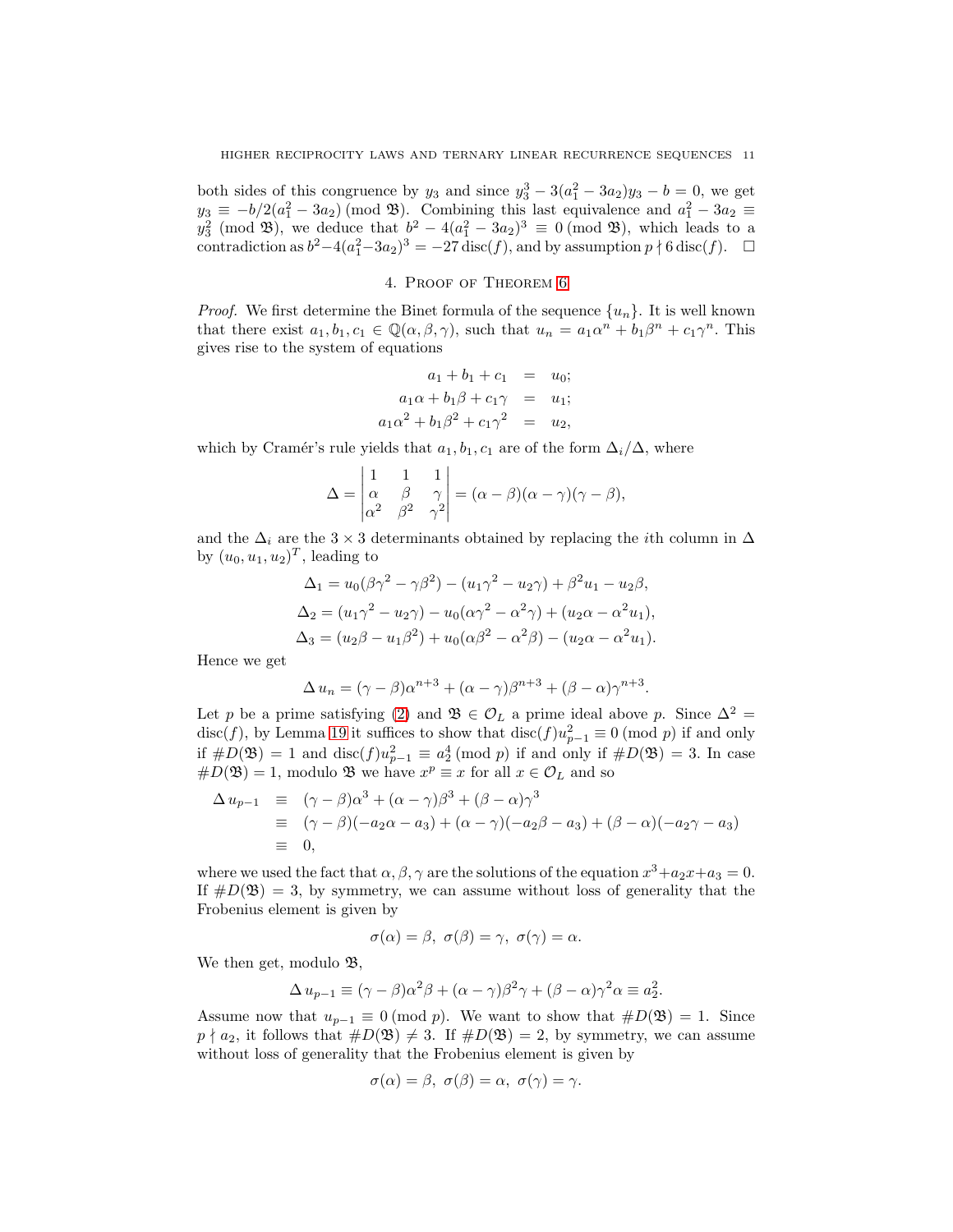Using  $\alpha + \beta + \gamma = 0$  we get modulo **B**,

$$
0 \equiv (\gamma - \beta)\alpha^{p+2} + (\alpha - \gamma)\beta^{p+2} + (\beta - \alpha)\gamma^{p+2}
$$
  
\n
$$
\equiv (\gamma - \beta)\beta\alpha^2 + (\alpha - \gamma)\beta^2\alpha + (\beta - \alpha)\gamma^3
$$
  
\n
$$
\equiv a_2\gamma(\beta - \alpha).
$$

Hence  $\gamma \equiv 0 \pmod{3}$ , which implies  $p \mid a_3$ , contradiction. In conclusion, we get  $u_{p-1} \equiv 0 \pmod{p}$  if and only if  $N_p(f) = 3$  for all prime  $p \nmid a_2a_3\text{disc}(f)$ . Now assume that disc(f)  $u_{p-1}^2 \equiv a_2^4 \pmod{p}$ . Since  $p \nmid a_2$  it is clear that  $\#D(\mathfrak{B}) \neq 1$ . If  $\#D(\mathfrak{B})=2$ , then  $a_2^2 \equiv \gamma^2(\alpha-\beta)^2$  and so  $a_2^2 \equiv -\gamma^2(3\gamma^2+4a_2)$ . Using the fact that  $\gamma^3 + a_2\gamma + a_3 = 0$ , we deduce that  $a_2\gamma^2 - 3a_3\gamma + a_2^2 \equiv 0 \pmod{3}$ . Then, there exists  $v \in \mathcal{O}_L$  such that modulo  $\mathfrak B$  we have

$$
v^2 \equiv 9a_3^2 - 4a_2^3
$$
,  $\gamma \equiv \frac{3a_3 \pm v}{2a_2}$  and  $\alpha\beta \equiv -\frac{2a_2a_3}{3a_3 \pm v}$ .

Using the fact that  $\alpha\beta + \alpha\gamma + \gamma\beta = a_2$ , we obtain

$$
-a_2 - \frac{2a_2a_3}{3a_3 \pm v} \equiv \gamma^2 \pmod{\mathfrak{B}}.
$$

It follows that  $(20a_2^3a_3 + 27a_2^3 + 9a_2d)^2 \equiv d(31a_2^2 + d)^2 \pmod{3}$ , contradicting assumption [\(2\)](#page-2-2).

## 5. Proof of Theorem [8](#page-3-0)

Proof. Recall that by assumption we only consider monic irreducible polynomials f of the form  $x^3 + ax^2 + bx + c \in \mathbb{Z}[x]$ , for which  $\text{disc}(f) = -4^t n$ , with  $t \geq 0$  and n square-free and odd. Let  $\alpha$  the unique real root of f and  $\beta$ ,  $\gamma$  its complex roots. It well known that disc(f) =  $(\alpha - \beta)^2(\alpha - \gamma)^2(\gamma - \beta)^2$ . Let L be the splitting field of  $f, K = \mathbb{Q}(\sqrt{-n}), M = \mathbb{Q}(\alpha)$  and let  $d_M = \text{disc}(M/\mathbb{Q})$ . By Galois theory,  $[L: \mathbb{Q}] \le$ 3! = 6. Since disc(f) < 0, we deduce that  $L = \mathbb{Q}(\alpha, \sqrt{\text{disc}(f)}) = \mathbb{Q}(\alpha, \sqrt{-n}).$ 

Assume  $2 \mid d_M$ . By the Dedekind-Kummer theorem, the prime 2 is ramified over M. So  $\langle 2 \rangle$  decomposes either as  $\mathfrak{P}_1^2 \mathfrak{P}_2$ , or as  $\mathfrak{P}^3$ .

We first consider the case where  $\langle 2 \rangle = \mathfrak{P}_1^2 \mathfrak{P}_2$ . Let  $\mathfrak{P}$  be a prime ideal above p not dividing 2n. If  $\mathfrak P$  is ramified over L, then  $e(\mathfrak B \mid \mathfrak P) = 3$  since  $L/K$  is a Galois extension (B is a prime ideal of L above  $\mathfrak{P}$ ). One deduces that  $e(\mathfrak{B} \mid p) \geq 3$ . Since the ramification index  $e(\cdot)$  is a multiplicative function we obtain a contradiction and deduce that all prime ideals of K above  $p \nmid 2n$  are unramified. Let  $\mathfrak{P}$  be a prime ideal of K above  $p | n$ . We assume  $\mathfrak P$  ramifies over L (and so  $e(\mathfrak B | \mathfrak P) = 3$ ). Since  $p \mid d_K$ , we obtain by the Dedekind-Kummer theorem that p is ramified and so totally ramified over L. Let  $\mathfrak{P}'$  be a prime ideal of M such that  $\mathfrak{B}$  is above  $\mathfrak{P}'.$ Using the fact that the ramification index  $e(\cdot)$  is a multiplicative function, we get  $e(\mathfrak{P}' | p) = 3$ . The different of the extension  $M/\mathbb{Q}$  is divisible by  $\mathfrak{P}'^2$  by Proposition 8 of [\[17\]](#page-17-20). Since the norm of the different equals the discriminant (see for example Proposition 14 of [\[17\]](#page-17-20)), we deduce that the exponent of p in n is greater than 2, contradicting n being a square-free integer. So all the prime ideals of  $K$  above  $p$ dividing n are unramified. If  $-n \equiv 1 \pmod{4}$ , then  $d_K = -n$  and so  $2 \nmid d_K$ . If  $-n \equiv 1 \pmod{8}$ , then we have  $\langle 2 \rangle = \mathfrak{P}'_1 \mathfrak{P}'_2$ . Assume that the  $\mathfrak{P}'_i$  are unramified over L. Let  $\mathfrak{B}'$  be a prime ideal of L above  $\mathfrak{P}'_i$ . Since  $L/K$  is Galois and the ramification index  $e(\cdot)$  is a multiplicative function, one gets a contradiction. So the  $\mathfrak{P}'_i$  are ramified over L. Since  $(2,3) = 1$ , we deduce by the definition of the conductor that  $\nu_{\mathfrak{P}'_i}(\mathfrak{F}) = 1$ , and hence  $\mathfrak{F} = \mathfrak{P}'_1 \mathfrak{P}'_2$ . If  $-n \equiv 5 \pmod{8}$ , then  $\langle 2 \rangle$  is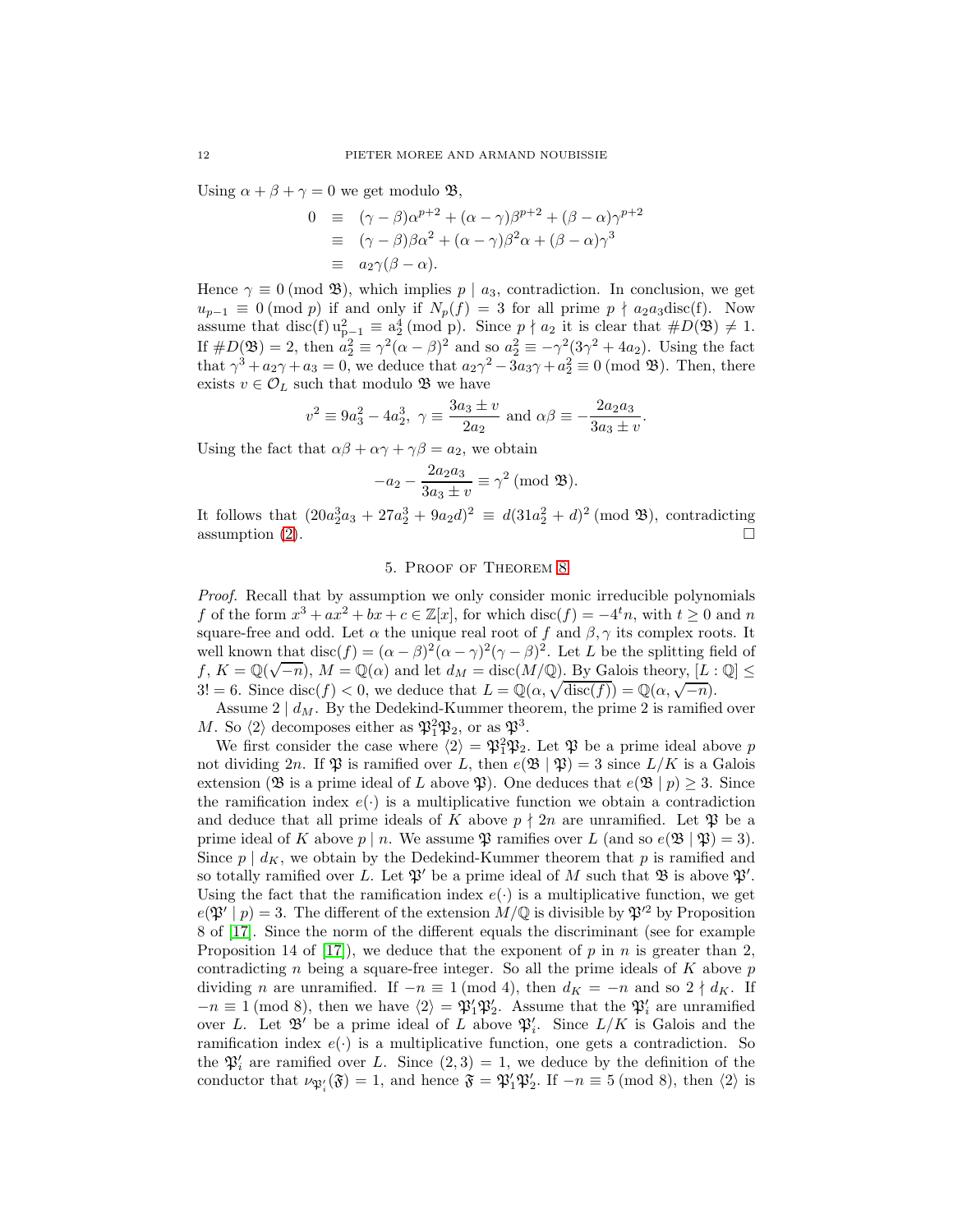prime ideal over K. By the same argument as above, we deduce that  $\langle 2 \rangle$  ramifies and so  $\mathfrak{F} = \langle 2 \rangle$ . Now, if  $-n \equiv 3 \pmod{4}$ , then  $d_K = -4n$  and so 2 ramify according to Dedekind-Kummer theorem i.e.  $\langle 2 \rangle = \mathfrak{P}^2$ . If  $\mathfrak{P}$  is ramified over L, then 2 is totally ramified over L, contradicting the assumption that  $\langle 2 \rangle = \mathfrak{P}_1^2 \mathfrak{P}_2$  over M. So  $\mathfrak{P}$  is unramified and  $\mathfrak{F} = \langle 1 \rangle$ .

Assume now  $\langle 2 \rangle = \mathfrak{P}^3$  over M. By the same argument as before, one deduces that all prime ideals  $\mathfrak{P}'$  of K above  $p \neq 2$  are unramified. It follows that  $\mathfrak{F} = \mathfrak{P}'_1 \mathfrak{P}'_2$ if  $-n \equiv 1 \pmod{8}$  and  $\mathfrak{F} = \langle 2 \rangle$  if  $-n \equiv 5 \pmod{8}$ . If  $-n \equiv 3 \pmod{4}$ , then  $d_K = -4n$  and so  $\langle 2 \rangle = \mathfrak{P}^2$  by the Kummer-Dedekind theorem. If  $\mathfrak{P}$  is unramified over  $L$ , then we get the contradiction using the multiplicativity of the ramification index. So  $\mathfrak P$  is ramified over L and  $\mathfrak F = \mathfrak P$ . Now, if  $2 \nmid d_M$ , then we use the same argument as above to get  $\mathfrak{F} = \langle 1 \rangle$ .

Let  $H_{\mathfrak{F}}$  be the Hilbert class field of K modulo  $\mathfrak{F}$ . By definition of the Hilbert class field, we have  $L \subseteq H_{\mathfrak{F}}$ . It is well known (see for example [\[18\]](#page-17-15)) that

$$
h_{\mathfrak{F}} = \frac{h_K N \mathfrak{F}}{(U:U_{\mathfrak{F}})} \prod_{\mathfrak{P}|\mathfrak{F}} \left(1 - \frac{1}{N(\mathfrak{P})}\right),
$$

where  $h_{\mathfrak{F}} = \# Cl_{\mathfrak{F}}$ ,  $h_K$  is the class number of  $K, U = \mathcal{O}_K^*$ ,  $U_{\mathfrak{F}} = U \cap K_{\mathfrak{F}}$ , with

 $K_{\mathfrak{F}} := \{ x \in K^* \mid \nu_{\mathfrak{P}}(x) = 0 \text{ for all } \mathfrak{P} \mid \mathfrak{F} \},$ 

and  $(U: U_{\mathfrak{F}})$  denotes the cardinality of the quotient group  $U/U_{\mathfrak{F}}$ . As  $U = {\pm 1}$ we have  $U_{\mathfrak{F}} = {\pm 1}$ . By the Artin reciprocity law  $[H_{\mathfrak{F}} : K]$  equals  $h_{\mathfrak{F}}$ .  $\star$  Case 1: 2 |  $d_M$ , −n ≡ 1 (mod 8) and  $h_K = 3$ .

By Theorem [8,](#page-3-0) we have  $\mathfrak{F} = \mathfrak{P}'_1 \mathfrak{P}'_2$  and so

$$
[H_{\mathfrak{F}}:K] = 3 \cdot 4 \cdot (1 - 1/2)(1 - 1/2) = 3 = [L:K].
$$

Since  $L \subseteq H_{\mathfrak{F}}$ , it follows that  $L = H_{\mathfrak{F}}$ .

 $\star$  Case 2: 2 |  $d_M$ ,  $-n \equiv 5 \pmod{8}$  and  $h_K = 1$ .

By Theorem [8,](#page-3-0) we have  $\mathfrak{F} = \langle 2 \rangle$  and so

$$
[H_{\mathfrak{F}}:K] = 1 \cdot 4 \cdot (1 - 1/4) = 3 = [L:K].
$$

Since  $L \subseteq H_{\mathfrak{F}}$ , it follows that  $L = H_{\mathfrak{F}}$ .

 $\star$  Case 3:  $\langle 2 \rangle = \mathfrak{P}_1^2, \mathfrak{P}_2, -n \equiv 3 \pmod{4}$  and  $h_K = 3$ .

By Theorem [8,](#page-3-0) we have  $\mathfrak{F} = \langle 1 \rangle$  and so

$$
[H_{\mathfrak{F}} : K] = h_K = 3 = [L : K].
$$

Since  $L \subseteq H_{\mathfrak{F}}$ , it follows that  $L = H_{\mathfrak{F}}$ .

 $\star$  Case 4:  $\langle 2 \rangle = \mathfrak{P}^3$ ,  $-n \equiv 3 \pmod{4}$  and  $h_K = 3$ .

By Theorem [8,](#page-3-0) we have  $\mathfrak{F} = \mathfrak{P}$  and so

$$
[H_{\mathfrak{F}}:K] = 3 \cdot 2 \cdot (1 - 1/2) = 3 = [L:K].
$$

Since  $L \subseteq H_{\mathfrak{F}}$ , it follows that  $L = H_{\mathfrak{F}}$ .

★ Case 5:  $2 \nmid d_M$  and  $h_K = 3$ .

By Theorem [8,](#page-3-0) we have  $\mathfrak{F} = \langle 1 \rangle$  and so

$$
[H_{\mathfrak{F}} : K] = h_K = 3 = [L : K].
$$

Since  $L \subseteq H_{\mathfrak{F}}$ , it follows that  $L = H_{\mathfrak{F}}$ .

Thus we have dealt with all five cases completing the proof.  $\Box$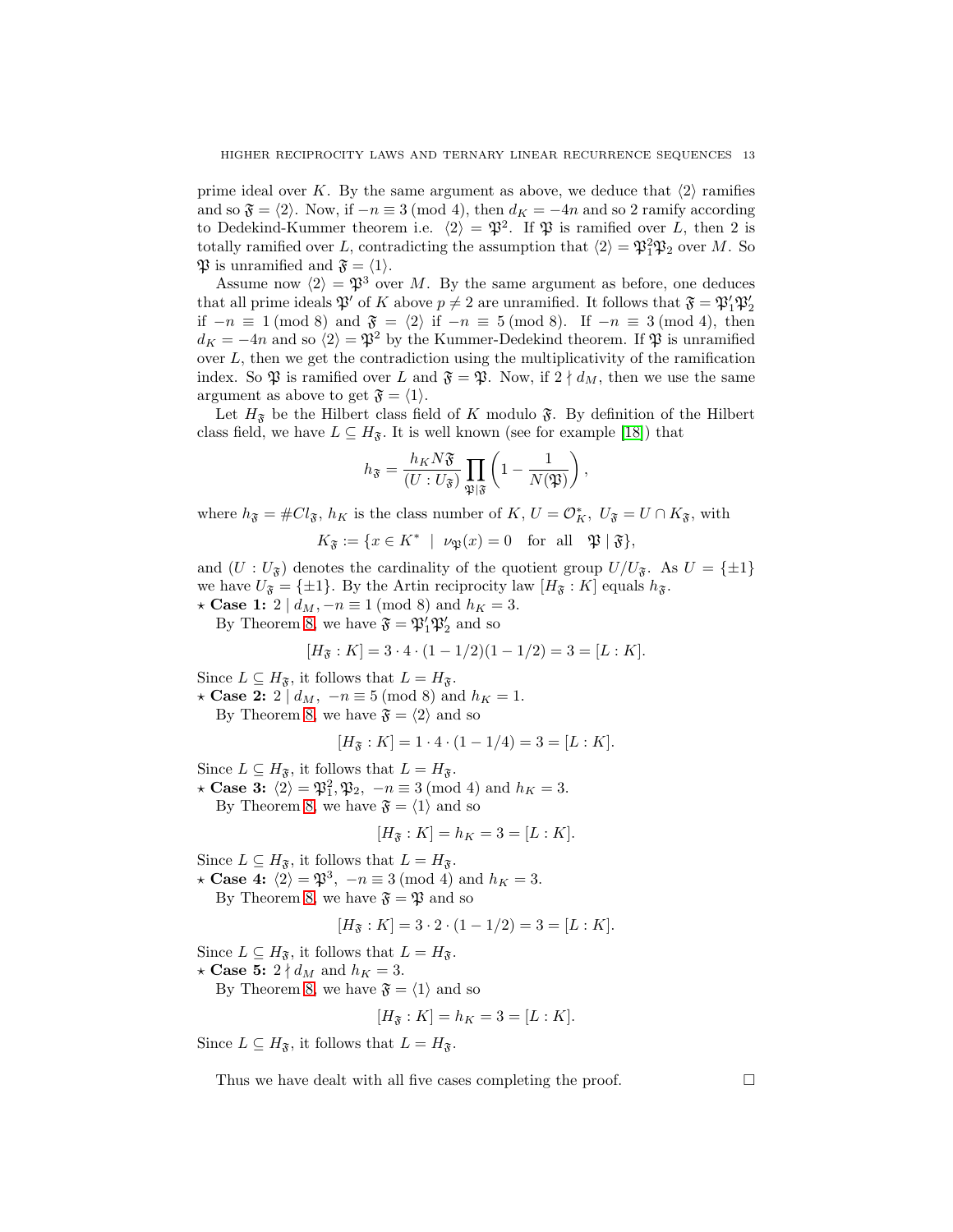#### 6. Proof of Theorem [9](#page-4-2)

The proof is similar to that of Theorem 9.4 in the book of Cox [\[9\]](#page-17-9).

Proof. We are going to show that the first assertion is equivalent to the second one and the first assertion is equivalent to the third one. Assume  $p$  splits completely over L. Then it splits completely over K and so  $p = \mathfrak{P}_1 \mathfrak{P}_2$ , with  $\mathfrak{P}_1$  and  $\mathfrak{P}_2$  prime ideals of  $\mathcal{O}_K$ . By the Artin reciprocity law and Theorem [8](#page-3-0) it follows that  $\mathfrak{P}_1 = (a)$ , where  $a \in \mathcal{O}_K$  and  $\nu_{\mathfrak{P}_i}(a-1) \geq \nu_{\mathfrak{P}_i}(\mathfrak{F}).$ 

 $\star$  Case 1: 2 |  $d_M$ , −n ≡ 1 (mod 8) and  $h_K = 3$ .

By Theorem [8,](#page-3-0) we have  $\langle 2 \rangle | (a - 1)$  and so  $a - 1 = 2t$ , with  $t \in \mathcal{O}_K$ . Since  $-n \equiv 1 \pmod{8}$ , it follows that  $\mathcal{O}_K = \mathbb{Z}\left[\frac{1+\sqrt{-n}}{2}\right]$ . Thus we can write  $t = X_1 +$  $X_2(1+\sqrt{-n})/2$  with  $X_1, X_2 \in \mathbb{Z}$  and so  $a = (2X_1 + X_2 + 1) + X_2\sqrt{-n}$ . Hence

$$
p = N_{K/\mathbb{Q}}(\mathfrak{P}_1) = N_{K/\mathbb{Q}}(a) = X^2 + nY^2
$$
, with  $X, Y \in \mathbb{Z}$ .

 $\star$  Case 2: 2 |  $d_M$ , −n ≡ 5 (mod 8) and  $h_K = 1$ .

We proceed as in Case 1 to get the result.

 $\star$  Case 3:  $\langle 2 \rangle = \mathfrak{P}_1^2, \mathfrak{P}_2, -n \equiv 3 \pmod{4}$  and  $h_K = 3$ .

Since  $-n \equiv 3 \pmod{4}$ , it follows that  $\mathcal{O}_K = \mathbb{Z} \left[ \sqrt{-n} \right]$ . Hence we get  $a =$  $X_1 + X_2 \sqrt{-n}$ , which implies

$$
p = N_{K/\mathbb{Q}}(\mathfrak{P}_1) = N_{K/\mathbb{Q}}(a) = X_1^2 + nX_2^2
$$
, with  $X_1, X_2 \in \mathbb{Z}$ .

 $\star$  Case 4:  $\langle 2 \rangle = \mathfrak{P}^3$ ,  $-n \equiv 3 \pmod{4}$  and  $h_K = 3$ .

We proceed as in Case 3 to get the desired result.

★ Case 5 (1)  $(2 \nmid d_M \text{ and } -n \neq 5 \pmod{8} \text{ and } h_K = 3)$ . We consider two subcases. If  $-n \equiv 3 \pmod{4}$ , then we have the result using the same argument as above. If  $-n \equiv 1 \pmod{8}$ , then

$$
\mathcal{O}_K = \mathbb{Z}\left[\frac{1+\sqrt{-n}}{2}\right]
$$
 and  $a = \left(\frac{2X_1+X_2}{2}\right) + \left(\frac{X_2}{2}\right)\sqrt{-n}$ .

Let us show that  $X_2$  is an even integer in order to conclude that  $(2X_1 + X_2)/2$  and  $X_2/2$  are integers, which together with  $p = N_{K/0}(a)$  will give us the desired result. If  $X_2$  were an odd integer, then we would get  $4p = X^2 + nY^2$ , with X and Y odd integers. Using the fact that  $-n \equiv -1 \pmod{8}$ , we obtain  $4p \equiv 0 \pmod{8}$  and so  $2 | p$ , which is a contradiction.

Now assume that  $p = X^2 + nY^2 = (X + Y\sqrt{-n})(X - Y\sqrt{-n})$ , with  $X, Y \in \mathbb{Z}$ . ★ Case 1: 2 |  $d_M$ ,  $-n \equiv 1 \pmod{8}$  and  $h_K = 3$ .

By Theorem [8,](#page-3-0) we have  $\langle 2 \rangle | (a - 1)$  and  $X + Y \equiv 1 \pmod{2}$  since p and n are odd integers. Put  $a = (1 + \sqrt{-n})/2$ , we get  $X + Y\sqrt{-n} = (X - Y) + 2a$ . By the Artin reciprocity law, we deduce that  $(X + Y\sqrt{-n})$  splits completely over L. Likewise we show that  $(X - Y\sqrt{-n})$  splits completely over L.

 $\star$  Case 2: 2 | d<sub>M</sub> and −n ≡ 5 (mod 8) and h<sub>K</sub> = 1.

- We proceed as in Case 1 to get the desired result. **★ Case 3:**  $\langle 2 \rangle = \mathfrak{P}_1^2, \mathfrak{P}_2$  and  $-n \equiv 3 \pmod{4}$  and  $h_K = 3$ .
- Since  $\mathcal{O}_K = \mathbb{Z}[\sqrt{-n}]$ , the result follows immediately.
- $\star$  Case 4:  $\langle 2 \rangle = \mathfrak{P}^3$ ,  $-n \equiv 3 \pmod{4}$  and  $h_K = 3$ . Since  $\mathcal{O}_K = \mathbb{Z}[\sqrt{-n}]$ , the result follows immediately.
- $\star$  Case 5: (1) 2  $\nmid d_M$ , −n  $\not\equiv$  5 (mod 8) and  $h_K = 3$ .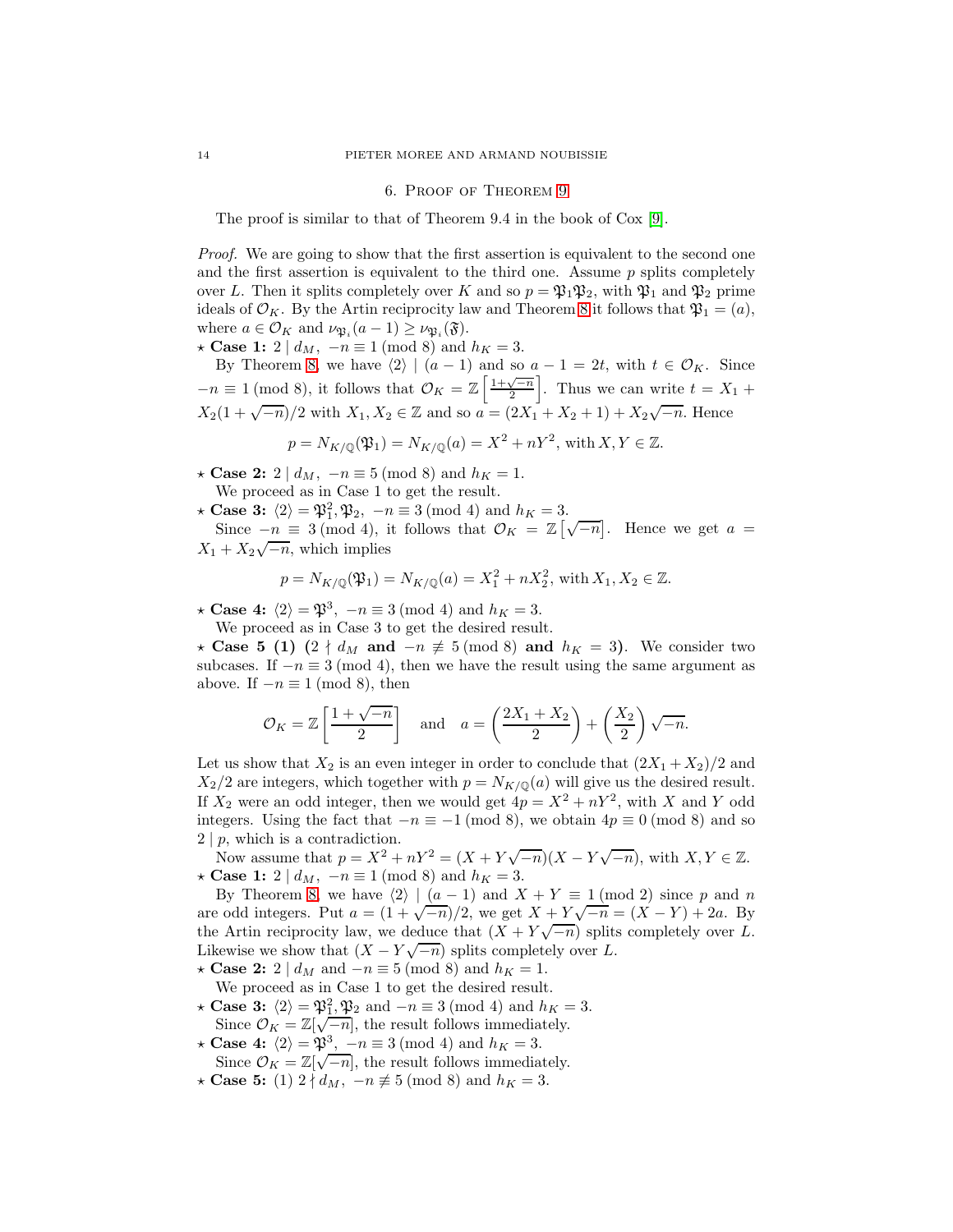We have  $X + Y \equiv 1 \pmod{2}$  since p and n are odd integers. We also have  $\mathfrak{P} = \langle 2, 1 + \sqrt{-n} \rangle$  since  $-2 = -4k + 2\sqrt{-n-2} + (1-n-2\sqrt{-n})$ , with  $-n+1 = 4k$ . Now we want to show that  $X + Y\sqrt{-n-1} \in \mathfrak{P}$ . We can write  $X - 1 = 2a_1 - Y$ , with  $a_1 \in \mathbb{Z}$  as  $X + Y$  is odd, and hence

$$
x + y\sqrt{-n} - 1 = 2a_1 - Y + Y\sqrt{-n} = 2a_1 - Y(\sqrt{-n} - 1) \in \mathfrak{P}.
$$

So  $\mathfrak{P} \mid (X+Y\sqrt{-n}-1)$  and we conclude that  $(Y \pm X\sqrt{-n})$  splits completely over  $L$ . Hence  $p$  splits completely over  $L$ , completing the proof of the first equivalence.

Suppose p splits completely over L, then  $p = X^2 + nY^2$  for some  $X, Y \in \mathbb{Z}$ which implies  $\left(\frac{-n}{p}\right) = 1$ . Moreover, p splits completely over M. If f has no root in  $\mathbb{Z}/p\mathbb{Z}$ , then p is a prime ideal of M with inertia degree 3 by Proposition 8.3 of [\[19\]](#page-17-17), contradicting the fact that p splits completely over M. Assume that  $\left(\frac{-n}{p}\right) = 1$ and f has a root in  $\mathbb{Z}/p\mathbb{Z}$ . The assumption that  $\left(\frac{-n}{p}\right) = 1$  ensures that  $p = \mathfrak{P}_1 \mathfrak{P}_2$ , where  $\mathfrak{P}_1, \mathfrak{P}_2$  are prime ideals of  $\mathcal{O}_K$ . Since

$$
\mathcal{O}_K/\mathfrak{P}_i \simeq \mathbb{Z}/p\mathbb{Z}
$$
, with  $i = 1, 2$ ,

we deduce that f has a root in  $\mathcal{O}_K/\mathfrak{P}_i$ . Using Proposition 8.3 of [\[19\]](#page-17-17) and the fact that  $L/K$  is a Galois extension, we infer that  $\mathfrak{P}_i$  splits completely over L, and so p splits completely over L.

Now we treat the case where  $2 \nmid d_M, -n \equiv 5 \pmod{8}$  and  $h_K = 3$ . Suppose that p splits completely over K, and hence  $p = \mathfrak{P}_1 \mathfrak{P}_2$ , where  $\mathfrak{P}_1, \mathfrak{P}_2$  are prime ideals of K. By the Artin reciprocity law,  $\mathfrak{P}_i = (a_i)$ , where  $a_i \in \mathcal{O}_K$ . We can write

$$
a_i = \left(\frac{2X_1 \pm X_2}{2}\right) \pm \left(\frac{X_2}{2}\right)\sqrt{-n}, \quad X_1, X_2 \in \mathbb{Z}.
$$

Since  $N_{K/\mathbb{Q}}(\mathfrak{P})=p$ , it follows that

$$
p = \left(\frac{2X_1 \pm X_2}{2}\right)^2 + n\left(\frac{X_2}{2}\right)^2,
$$

and  $2X_1 \pm X_1 \pm X_2 \equiv 0 \pmod{2}$ . So we have the result. Now assume that

$$
p = \left(\frac{X}{2}\right)^2 + n\left(\frac{Y}{2}\right)^2 = \left(\frac{X}{2} + \frac{Y}{2}\sqrt{-n}\right)\left(\frac{X}{2} - \frac{Y}{2}\sqrt{-n}\right), \quad X, Y \in \mathbb{Z}.
$$

Put  $a = \frac{1 + \sqrt{-n}}{2}$ . Thus  $\sqrt{-n} = 2a - 1$  and one obtains

$$
\frac{X}{2} + \frac{Y}{2}\sqrt{-n} = \frac{X - Y}{2} + aY \text{ and } \frac{X}{2} - \frac{Y}{2}\sqrt{-n} = \frac{X + Y}{2} - aY.
$$

Since by assumption  $X + Y$  is even, we get

$$
\frac{X}{2} + \frac{Y}{2}\sqrt{-n} \in \mathcal{O}_K \quad \text{and} \quad \frac{X}{2} - \frac{Y}{2}\sqrt{-n} \in \mathcal{O}_K.
$$

The corresponding ideals  $\left(\frac{X}{2} + \frac{Y}{2}\sqrt{-n}\right)$  and  $\left(\frac{X}{2} - \frac{Y}{2}\sqrt{-n}\right)$  split completely over L by the Artin reciprocity law.

## 7. Proof of Corollary [10](#page-5-1)

*Proof.* We consider the polynomial  $f = x^3 - x - 1$ . We have disc(f) = -23 and  $h_K = 3$ , so, by Theorem [8,](#page-3-0) we deduce that the splitting field L of f is the Hilbert class field of K modulo  $\mathfrak{F} = \langle 1 \rangle$ . By Theorem [9,](#page-4-2) it follows that a prime  $p \nmid 2.23$  splits completely over L if and only if  $p = X^2 + 23Y^2$ , with  $X, Y \in \mathbb{Z}$ . So 2)  $\Leftrightarrow$  3). Now assume p splits completely over L. By Binet's formula, we have  $P_n = \alpha^n + \beta^n + \gamma^n$ ,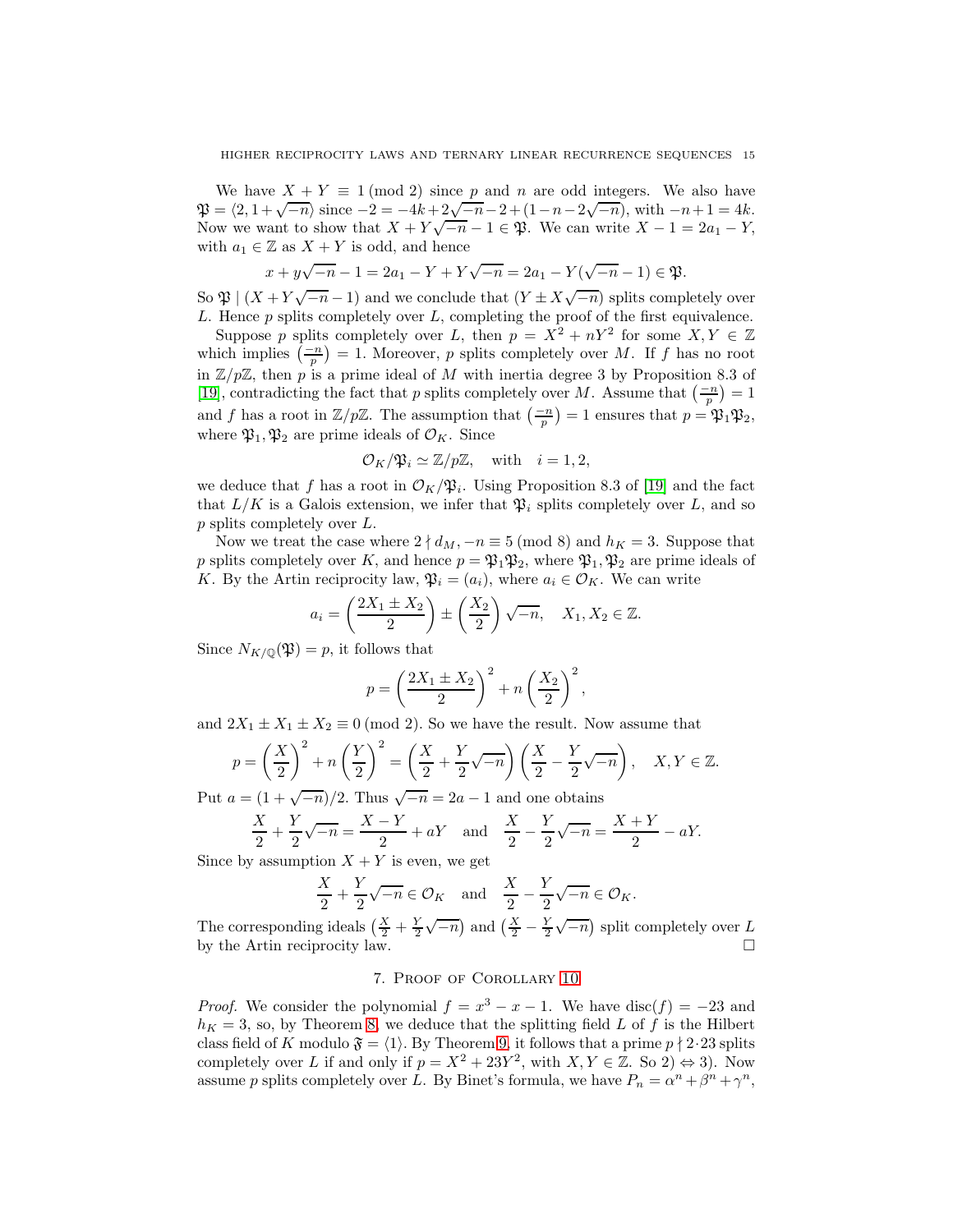where  $\alpha, \beta, \gamma$  are the roots of f. Let  $\mathfrak{B}$  be a prime ideal of L above p. Since p splits completely over L, it follows that the decomposition group of  $\mathfrak{B}$  is trivial. So  $x \equiv x^p \pmod{\mathfrak{B}}$  for every  $x \in \mathcal{O}_L$ . Hence, modulo  $\mathfrak{B}$ ,

$$
P_{p+1} \equiv \alpha^2 + \beta^2 + \gamma^2 \equiv (\alpha + \beta + \gamma)^2 - 2(\alpha\beta + \alpha\gamma + \beta\gamma) \equiv 0^2 - 2(-1) \equiv 2.
$$

Next suppose that  $P_{p+1} \equiv 2 \pmod{p}$ . By assumption  $p \nmid 2 \cdot 3 \cdot 23$ , so p is unramified over L, which implies that the decomposition group of  $\mathfrak{B}$  is a cyclic group. Next, our aim is to show that  $D(\mathfrak{B})$  is trivial. It is clear that  $D(\mathfrak{B})$  is a subgroup of  $Gal(L/\mathbb{Q})$ , and so  $\#D(\mathfrak{B}) \in \{1,2,3\}$  by Lagrange's theorem. If  $\#D(\mathfrak{B}) = 2$ , by symmetry, we can assume without loss of generality that the Frobenius element is given by

$$
\sigma(\alpha)=\beta, \ \sigma(\beta)=\alpha, \ \sigma(\gamma)=\gamma.
$$

Hence, we have

$$
2 \equiv \alpha^{p+1} + \beta^{p+1} + \gamma^{p+1} \equiv \alpha\beta + \beta\alpha + \gamma^2 \equiv 2\alpha\beta + \gamma^2,
$$

Using the fact that  $\alpha\beta + \alpha\gamma + \beta\gamma = -1$ , one gets modulo  $\mathfrak{B}$ 

$$
4 \equiv -2(\alpha \gamma + \beta \gamma) + \gamma^2 \equiv 3\gamma^2.
$$

As  $\gamma^2 \equiv 2 - 2\alpha\beta \pmod{\mathfrak{B}}$ , it follows that  $\alpha\beta \equiv -1/3 \pmod{\mathfrak{B}}$ . Since  $\alpha\beta\gamma = 1$ , we deduce that  $\gamma \equiv -3 \pmod{3}$ . Hence we have  $23/3 \equiv 0 \pmod{3}$ , contradicting  $p \nmid 3 \cdot 23$ . So  $\#D(\mathfrak{B}) \neq 2$ . Assume  $\#D(\mathfrak{B}) = 3$ , we can assume without loss of generality that the Frobenius element is given by

$$
\sigma(\alpha)=\beta, \ \sigma(\beta)=\gamma, \ \sigma(\gamma)=\alpha.
$$

Hence, we get modulo B

$$
2 \equiv \alpha \beta + \alpha \gamma + \beta \gamma \equiv -1.
$$

So  $3 \equiv 0 \pmod{3}$ , contradicting  $p \neq 3$ .

## 8. Proof of Corollary [11](#page-5-2)

*Proof.* We consider the polynomial  $f = x^3 - 2x^2 + 4x - 4$ . We have disc(f) = -4<sup>2</sup>.11,  $h_K = 1$  and  $\langle 2 \rangle = \mathfrak{P}^3$  in M (see Proposition 10.5.2 [\[2\]](#page-17-16)), so, by Theorem [8,](#page-3-0) we deduce that the splitting field L of f is the Hilbert class field of K modulo  $\mathfrak{F} = \langle 2 \rangle$ . By Theorem [9,](#page-4-2) it follows that a prime  $p \nmid 2 \cdot 3 \cdot 11 \cdot 13$  splits completely over L if and only if  $p = X^2 + 11Y^2$ , with  $X, Y \in \mathbb{Z}$ . It is easy to see that 2) implies 1). By Binet's formula, we have  $\sqrt{-176}B_n = (\gamma - \beta)\alpha^n + (\alpha - \gamma)\beta^n + (\beta - \alpha)\gamma^n$ , where  $\alpha, \beta, \gamma$ are the roots of f. Let  $\mathfrak{B}$  be a prime ideal of L above p. Now let's suppose that  $B_p \equiv 0 \pmod{p}$ . The assumption on p ensures that it is unramified over L, and so the decomposition group of  $\mathfrak{B}$  is a cyclic group. Now, we want to show that  $D(\mathfrak{B})$ is trivial. It is clear that  $D(\mathfrak{B})$  is a subgroup of Gal( $L/\mathbb{Q}$ ) and so  $\#D(\mathfrak{B}) \in \{1,2,3\}$ by Lagrange's theorem. If  $\#D(\mathfrak{B})=2$ , by symmetry, we can assume without loss of generality that the Frobenius element is given by

$$
\sigma(\alpha) = \beta, \ \sigma(\beta) = \alpha, \ \sigma(\gamma) = \gamma.
$$

Hence, we have modulo  $\mathfrak{B}$ 

$$
0 \equiv (\gamma - \beta)\beta + (\alpha - \gamma)\alpha + (\beta - \alpha)\gamma \equiv 2\gamma(\beta - \alpha) + (\alpha - \beta)(\alpha + \beta).
$$

Since  $\alpha \not\equiv \beta \pmod{3}$ , it follows that  $\alpha + \beta \equiv 2\gamma \pmod{3}$  and so  $\gamma \equiv 2/3 \pmod{3}$ . Using the fact that  $\alpha\beta\gamma = 4$ , we obtain  $\alpha\beta \equiv 6 \pmod{3}$ . However,  $\gamma(\alpha + \beta)$  +  $\alpha\beta \equiv 6 \pmod{32}$  and so  $(2 \cdot 13)/9 \equiv 0 \pmod{32}$ , contradicting our assumption that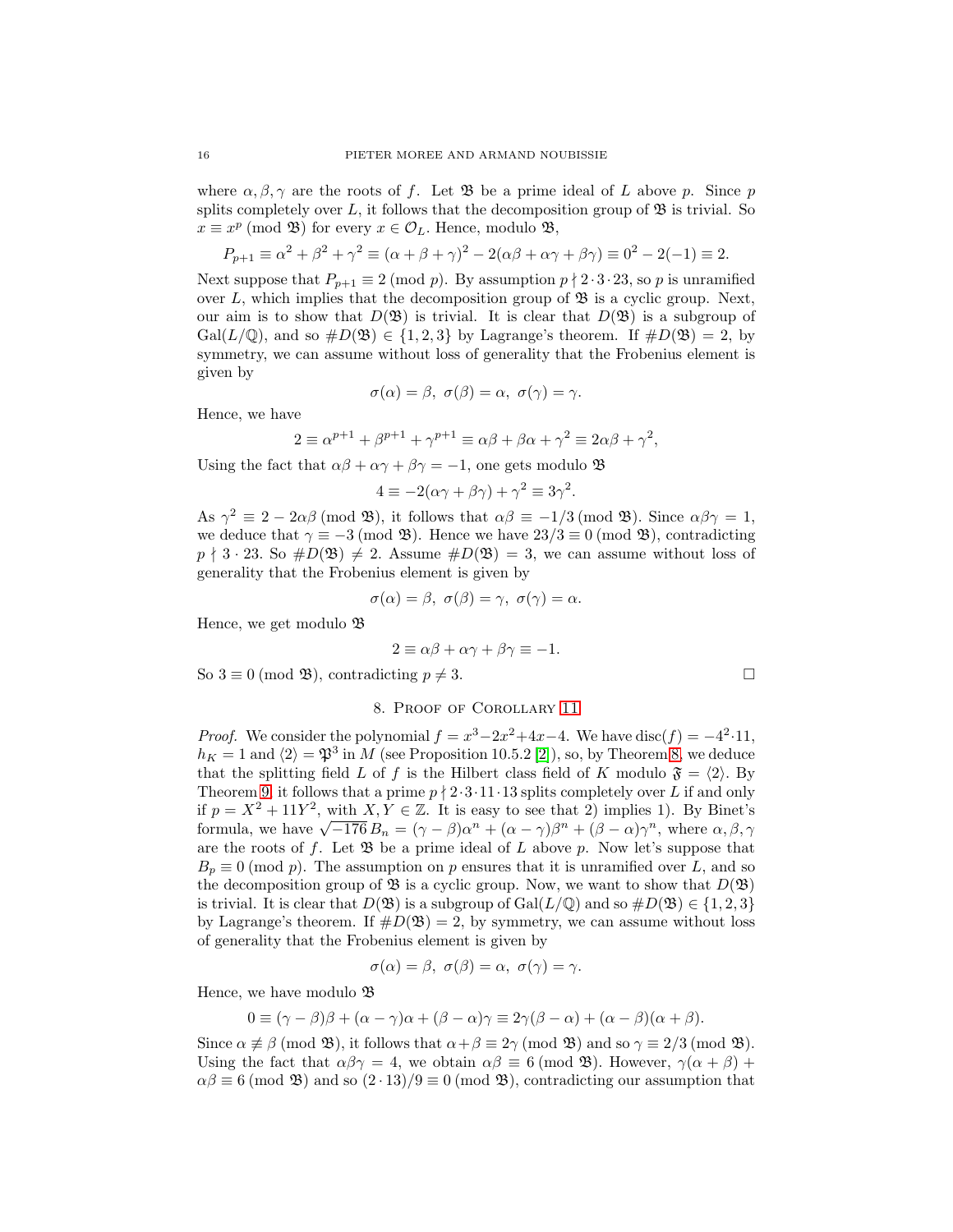$p \nmid 2 \cdot 3 \cdot 13$ . So  $\#D(\mathfrak{B}) \neq 2$ . Suppose that  $\#D(\mathfrak{B})=3$ . Then we can assume without loss of generality that the Frobenius element is given by

$$
\sigma(\alpha) = \beta, \ \sigma(\beta) = \gamma, \ \sigma(\gamma) = \alpha.
$$

Hence, we get modulo  $\mathfrak B$ 

$$
0 \equiv (\gamma - \beta)\beta + (\alpha - \gamma)\gamma + (\beta - \alpha)\alpha
$$
  
\n
$$
\equiv \gamma\beta + \beta\alpha + \gamma\alpha - (\alpha^2 + \beta^2 + \gamma^2)
$$
  
\n
$$
\equiv 3(\gamma\beta + \beta\alpha + \gamma\alpha) + (\alpha + \beta + \gamma)^2
$$
  
\n
$$
\equiv 3 \cdot 4 + 4,
$$

contradicting our assumption that  $p > 2$ , and so  $\#D(\mathfrak{B}) = 1$ .

## 9. Proof of Corollary [12](#page-5-3)

*Proof.* We consider the polynomial  $f = x^3 - x^2 - 1$ . We have disc(f) = -31 and  $h_K = 3$ , so, by Theorem [8,](#page-3-0) we deduce that the splitting field L of f is the Hilbert class field of K modulo  $\mathfrak{F} = \langle 1 \rangle$ . By Theorem [9,](#page-4-2) it follows that a prime  $p \nmid 2 \cdot 3 \cdot 29 \cdot 31$  splits completely over L if and only if  $p = X^2 + 31Y^2$ , with  $X, Y \in \mathbb{Z}$ . It is easy to see that 2) implies 1). Now assume that  $C_p \equiv 0 \pmod{p}$ . By Binet's formula, we have  $\sqrt{-31} B_n = (\gamma - \beta)\alpha^n + (\alpha - \gamma)\beta^n + (\beta - \alpha)\gamma^n$ , where  $\alpha, \beta, \gamma$ are the roots of f. Let  $\mathfrak{B}$  be a prime ideal of L above p. The assumption on p ensures that it is unramified over  $L$ , which implies that the decomposition group of  $\mathfrak{B}$  is a cyclic group. Now, we want to show that  $D(\mathfrak{B})$  is trivial. It is clear that  $D(\mathfrak{B})$  is a subgroup of Gal( $L/\mathbb{Q}$ ) and so  $\#D(\mathfrak{B}) \in \{1,2,3\}$  by Lagrange's theorem. If  $#D(\mathfrak{B}) = 2$ , by symmetry, we can assume without loss of generality that the Frobenius element is given by

$$
\sigma(\alpha) = \beta, \ \sigma(\beta) = \alpha, \ \sigma(\gamma) = \gamma.
$$

Hence, we have modulo  $\mathfrak{B}$ 

$$
0 \equiv (\gamma - \beta)\beta + (\alpha - \gamma)\alpha + (\beta - \alpha)\gamma \equiv 2\gamma(\beta - \alpha) + (\alpha - \beta)(\alpha + \beta).
$$

Since  $\alpha \not\equiv \beta \pmod{\mathfrak{B}}$ , it now follows that  $\alpha + \beta \equiv 2\gamma \pmod{\mathfrak{B}}$ , which together with  $1 = \alpha + \beta + \gamma$  yields  $\gamma \equiv 1/3 \pmod{3}$ . Since  $\alpha\beta\gamma = 1$ , we obtain  $\alpha\beta \equiv 3 \pmod{3}$ . However,  $\gamma(\alpha + \beta) \equiv 3 \pmod{3}$ , which implies  $-29/3 \equiv 0 \pmod{3}$ , contradicting our assumption that  $p \nmid 3 \cdot 29$ . So  $\#D(\mathfrak{B}) \neq 2$ .

Assume  $\#D(\mathfrak{B})=3$ . Without loss of generality we can assume that the Frobenius element is given by

$$
\sigma(\alpha) = \beta, \ \sigma(\beta) = \gamma, \ \sigma(\gamma) = \alpha.
$$

Hence, we get modulo  $\mathfrak{B}$ :

$$
0 \equiv (\gamma - \beta)\beta + (\alpha - \gamma)\gamma + (\beta - \alpha)\alpha
$$
  
\n
$$
\equiv \gamma\beta + \beta\alpha + \gamma\alpha - (\alpha^2 + \beta^2 + \gamma^2)
$$
  
\n
$$
\equiv 3(\gamma\beta + \beta\alpha + \gamma\alpha) + (\alpha + \beta + \gamma)^2
$$
  
\n
$$
\equiv 3 \cdot 0 + (-1)^2,
$$

which is impossible, and hence  $\#D(\mathfrak{B})=1$ , yielding the equivalence of (a) and (b).

The equivalence of (b) and (c) is a consequence of a variation of the Ramanujan-Wilton congruence, see, e.g., Aygin and Williams [\[3\]](#page-17-19) or Ciolan et al. [\[7,](#page-17-21) Section 4.4].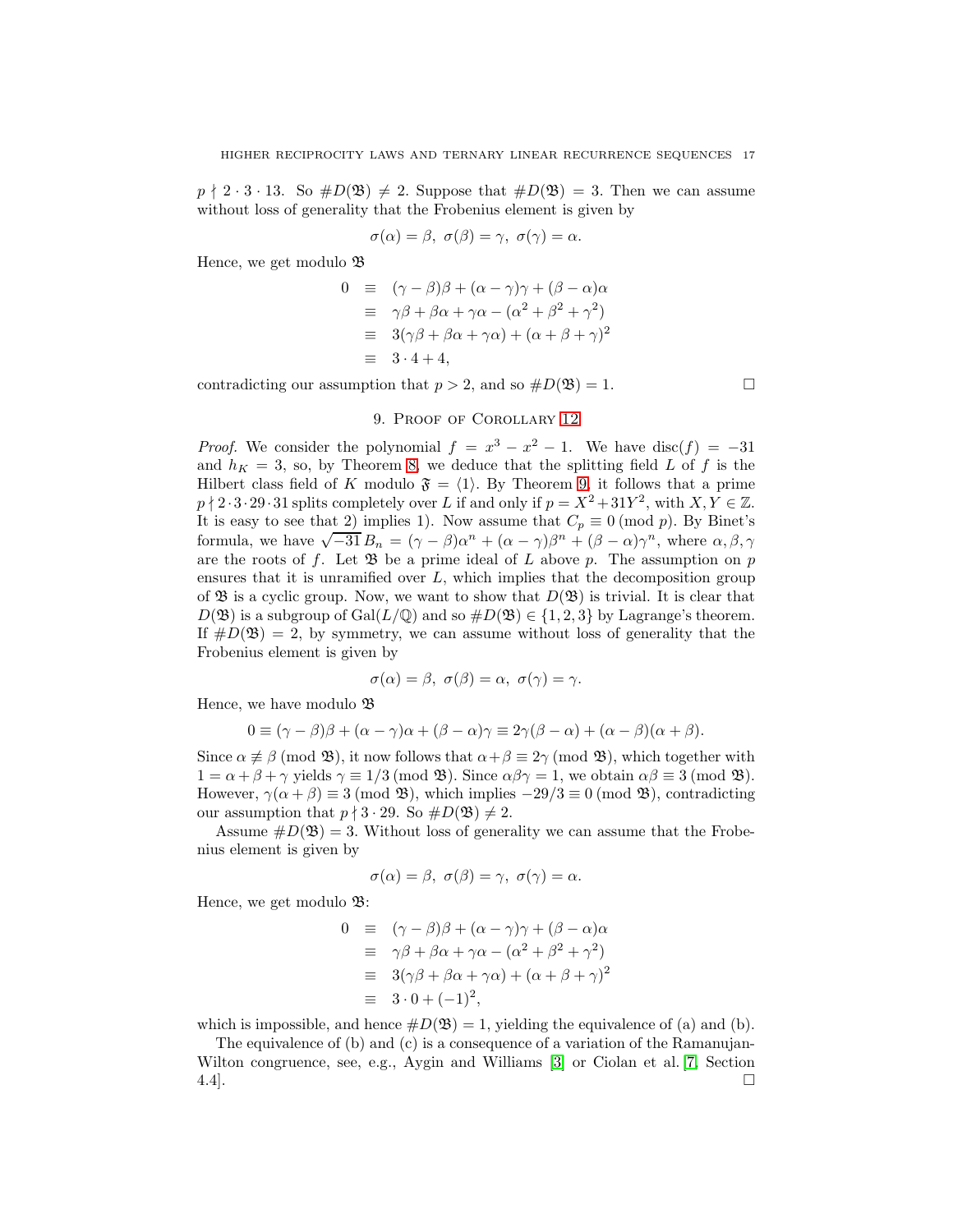Acknowledgement. This article has its origin in the second author being very intrigued by an article of Evink and Helminck [\[11\]](#page-17-0). The authors thank Francesco Campagna and Peter Stevenhagen for a long and intense brainstorming session on the contents of this paper. Further, they thank Seiken Saito, Zhi-Hong Sun and Jan Vonk for helpful e-mail correspondence. Sun pointed out his papers [\[27,](#page-18-3) [29\]](#page-18-4) and gave some examples of his results.

The bulk of the work on this paper was done during a research stay of the second author at the Max Planck Institute for Mathematics (MPIM) in the fall of 2022 and January 2023. He thanks this institution for the fruitful atmosphere of collaboration.

#### **REFERENCES**

- <span id="page-17-4"></span>[1] S. Ahlgren, The points of a certain fivefold over finite fields and the twelfth power of the eta function, *Finite Fields Appl.* 8 (2002), 18–33.
- <span id="page-17-16"></span>[2] S. Alaça and K.S. Williams, *Introductory Algebraic Number Theory*, Cambridge University Press, 2004.
- <span id="page-17-19"></span>[3] Z.S. Aygin and K.S. Williams, An application of binary quadratic forms of discriminant −31 to modular forms, *Bull. Aust. Math. Soc.*, to appear.
- <span id="page-17-13"></span><span id="page-17-12"></span>[4] M. Baker, *Algebraic Number Theory*, Lecture Notes (Fall 2006).
- <span id="page-17-3"></span>[5] F. Beukers, The zero-multiplicity of ternary recurrences, *Compositio Math.* 77 (1991), 165– 177.
- [6] J.H. Bruinier, G. van der Geer, G. Harder and D. Zagier, *The 1-2-3 of Modular Forms*, Lectures from the Summer School on Modular Forms and their Applications held in Nordfjordeid, June 2004, Edited by Kristian Ranestad. Universitext, Springer-Verlag, Berlin, 2008.
- <span id="page-17-21"></span>[7] A. Ciolan, A. Languasco and P. Moree, Landau and Ramanujan approximations for divisor sums and coefficients of cusp forms, <https://arxiv.org/abs/2109.03288>, submitted for publication.
- <span id="page-17-10"></span>[8] E. A. Ciolan, F. Luca and P. Moree, Counting terms  $U_n$  of third order linear recurrences with  $U_n = u^2 + nv^2$ , *J. Ramanujan Math. Soc.* 32 (2017), 165-183.
- <span id="page-17-9"></span>[9] D.A. Cox, *Primes of the Form*  $x^2 + ny^2$ : *Fermat, Class Field Theory and Complex Multiplication*, Wiley-Interscience, New York, 1970.
- <span id="page-17-8"></span>[10] C.S. Dalawat, Splitting primes, *Math unlimited. Essays in mathematics*, Eds. R. Sujatha, H. N. Ramaswamy and C. S. Yogananda, Science Publishers, Enfield, NH, 23–39.
- <span id="page-17-0"></span>[11] T. Evink and P.A. Helminck, Tribonacci numbers and primes of the form  $p = x^2 + 11y^2$ , *Math. Slovaca* 69(3) (2019), 521–532.
- <span id="page-17-6"></span><span id="page-17-1"></span>[12] A. Faisant, On the Padovan sequence, <https://arxiv.org/abs/1905.07702>
- [13] F. Halter-Koch, Representation of primes by binary quadratic forms of discriminant −256q and −128q, *Glasgow Math. J.* 35 (1993), 261–268.
- <span id="page-17-5"></span>[14] T. Hiramatsu and S. Saito, *An Introduction to Non-abelian Class Field Theory. Automorphic Forms of Weight* 1 *and* 2*-dimensional Galois Representations*, Series on Number Theory and its Applications 13, World Scientific Publishing Co. Pte. Ltd., Hackensack, NJ, 2017.
- <span id="page-17-14"></span>[15] J.G. Huard, B.K. Spearman and K.S. Williams, The primes for which an abelian cubic polynomial splits, *Tokyo. J. Math.* 17 (1994), 467–478.
- [16] J.G. Huard, B.K. Spearman and K.S. Williams, On the set of primes p which split  $X^3 + B$ modulo p, *Indian J. Pure Appl. Math.* 26 (1995), 301–308.
- <span id="page-17-20"></span>[17] S. Lang, *Algebraic Number Theory*, 2nd edition, Springer-Verlag, Berlin, Heidelberg, and New York, 1986.
- <span id="page-17-17"></span><span id="page-17-15"></span>[18] J.S. Milne, *Class Field Theory*, Lecture Notes, 2013.
- <span id="page-17-11"></span>[19] J. Neukirch, *Algebraic Number Theory*, Springer-Verlag, New York, 1991.
- [20] J. Oesterl´e, Le probl`eme de Gauss sur le nombre de classes, *Enseign. Math.* (2) 34 (1988), 43–67.
- <span id="page-17-18"></span><span id="page-17-7"></span>[21] P. Ribenboim, *Popular Lectures on Number Theory*, Springer New York, 2000.
- [22] S. Saito, The kth-order Fibonacci-Lucas sequences and their applications to some generalized higher reciprocity law, *SUT J. Math.* 42 (2006), 207–224.
- <span id="page-17-2"></span>[23] J.-P. Serre, On a theorem of Jordan, *Bull. Amer. Math. Soc. (N.S.)* 40 (2003), 429–440.